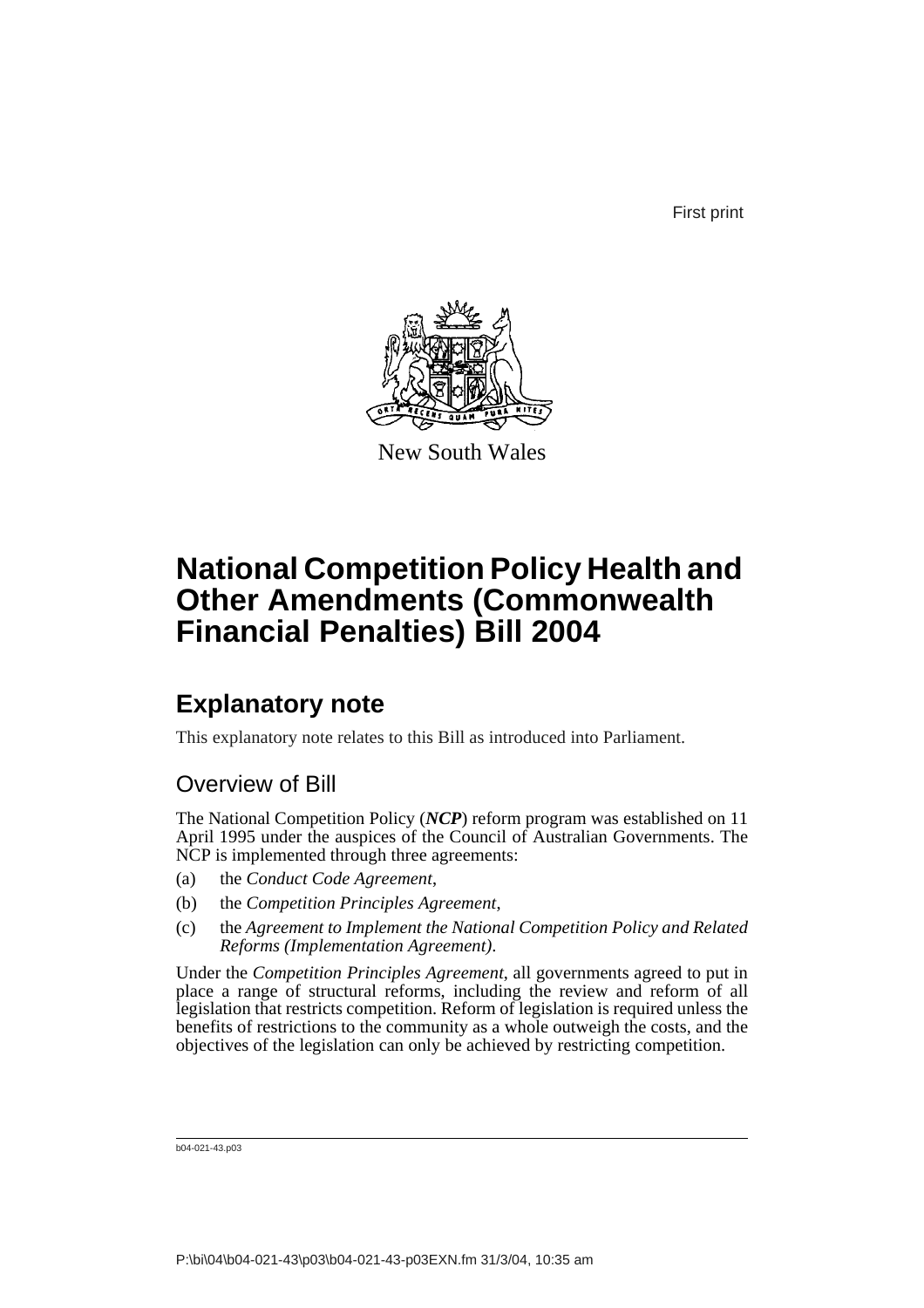Explanatory note

In return for complying with the obligations set out in the three NCP agreements, including legislation review and reform, the Commonwealth agreed to provide annual competition payments to the States and Territories. The NCP agreements recognised that while the States and Territories have responsibility for implementing the major competition reforms, much of the financial dividend from the economic growth arising out of NCP reforms accrues to the Commonwealth rather than the States and Territories through higher income tax receipts. Competition payments to the States and Territories represent their share of the financial benefits arising from the NCP reforms. In 2003–2004, New South Wales' maximum competition payment entitlement is \$254.4 million.

The National Competition Council (*NCC*) has assessed New South Wales as having fulfilled all of its obligations under the three NCP agreements, with the exclusion of certain legislation review and reform activity. Among other areas, the Council has expressed dissatisfaction in relation to the degree of reform undertaken in the regulation of farm debt mediation and the dentistry, optometry and pharmacy professions.

The Commonwealth has accepted the NCC's recommendation to impose a penalty for New South Wales' 2003–04 competition payments of \$50.8 million. The legislative amendments made by this Bill seek to ensure that this penalty is not imposed in future years and, subject to the NCC's assessment and recommendation, may enable New South Wales to earn back a portion of this penalty.

The Bill effects the following amendments:

- (a) the *Dentists Act 1989* and the *Dental Practice Act 2001* are amended to remove restrictions on the persons or bodies who may employ dentists or in association with whom dentists may practise, and to prohibit employers of dentists from directing or inciting them to engage in misconduct,
- (b) the *Optometrists Act 2002* is amended to remove restrictions on the persons or bodies who may carry on the business of optometry, and to prohibit employers of optometrists from directing or inciting them to engage in misconduct,
- (c) the *Pharmacy Act 1964* is amended:
	- (i) to remove restrictions on who may have a pecuniary interest in a pharmacy business, on the number of such businesses that pharmacists may carry on or in which they may have a pecuniary interest and on the ability of friendly societies to carry on such businesses, and

Explanatory note page 2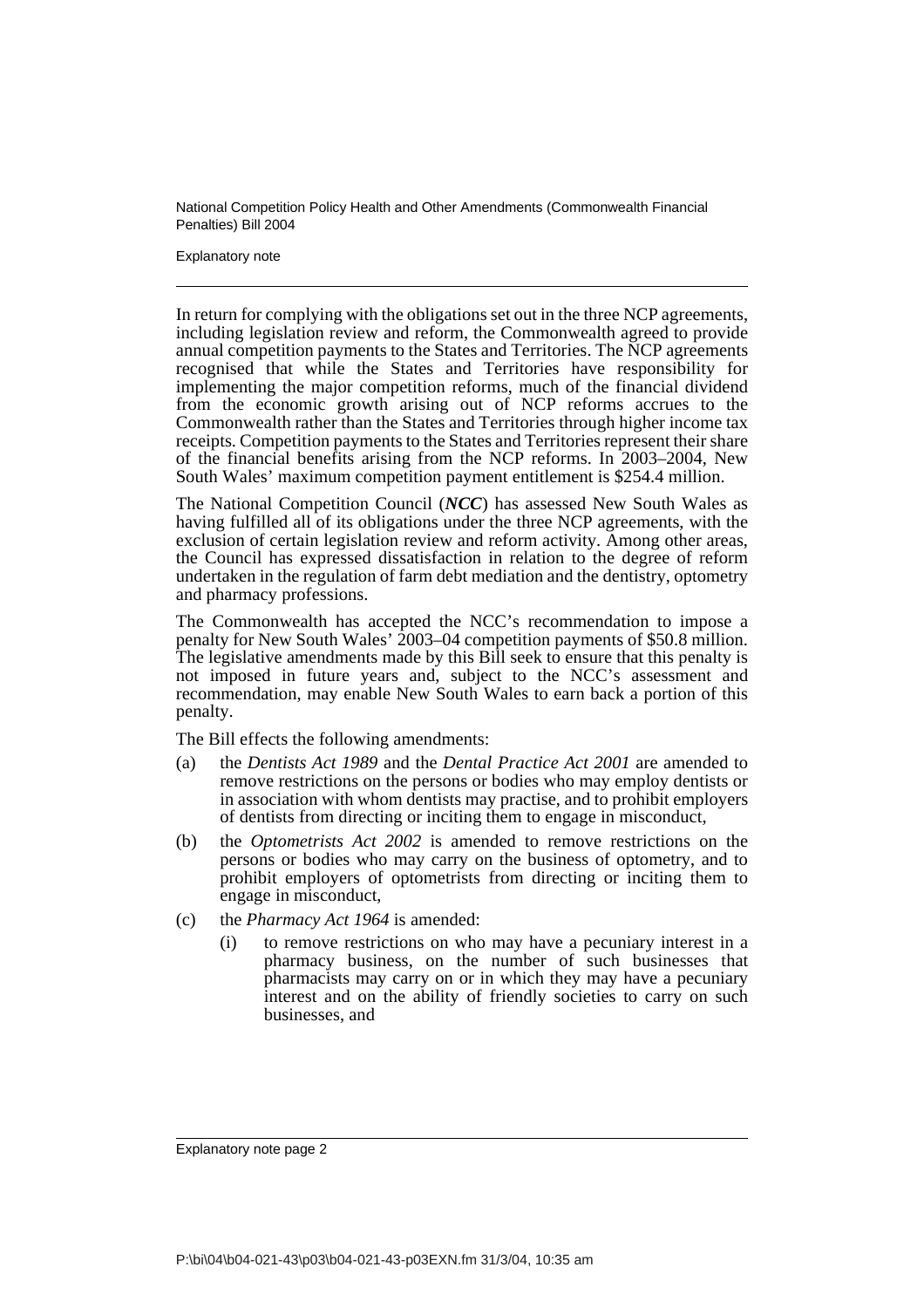Explanatory note

- (ii) to allow an incorporated practice of pharmacists to carry on a pharmacy business (rather than just pharmacists or partnerships of pharmacists) and to allow any person to participate in (but not control) the carrying on of a pharmacy business, and
- (iii) to prohibit persons who have a pecuniary interest or who participate in carrying on the business of a pharmacist from directing or inciting the pharmacist to engage in misconduct,
- (d) the *Farm Debt Mediation Act 1994* is amended:
	- (i) to remove a provision that prohibits action under the Act being taken within the 12 months following the Rural Assistance Authority's refusal of an application for a certificate declaring that the Act does not apply to a particular farm mortgage, and
	- (ii) to remove a provision that makes certain decisions of the Rural Assistance Authority reviewable by the Administrative Decisions Tribunal.

The Bill also makes ancillary and consequential amendments to the Acts referred to in paragraphs (a)–(d) above.

## Outline of provisions

**Clause 1** sets out the name (also called the short title) of the proposed Act.

**Clause 2** provides for the commencement of the proposed Act on the date of assent.

**Clause 3** is a formal provision that gives effect to the Schedules to the proposed Act containing the amendments.

**Clause 4** makes it clear that the explanatory notes contained in the Schedules do not form part of the proposed Act.

**Schedules 1–5** amend the *Dentists Act 1989*, the *Dental Practice Act 2001*, the *Optometrists Act 2002*, the *Pharmacy Act 1964* and the *Farm Debt Mediation Act 1994*. The amendments made by each Schedule are explained in detail in the explanatory note contained in the Schedule concerned.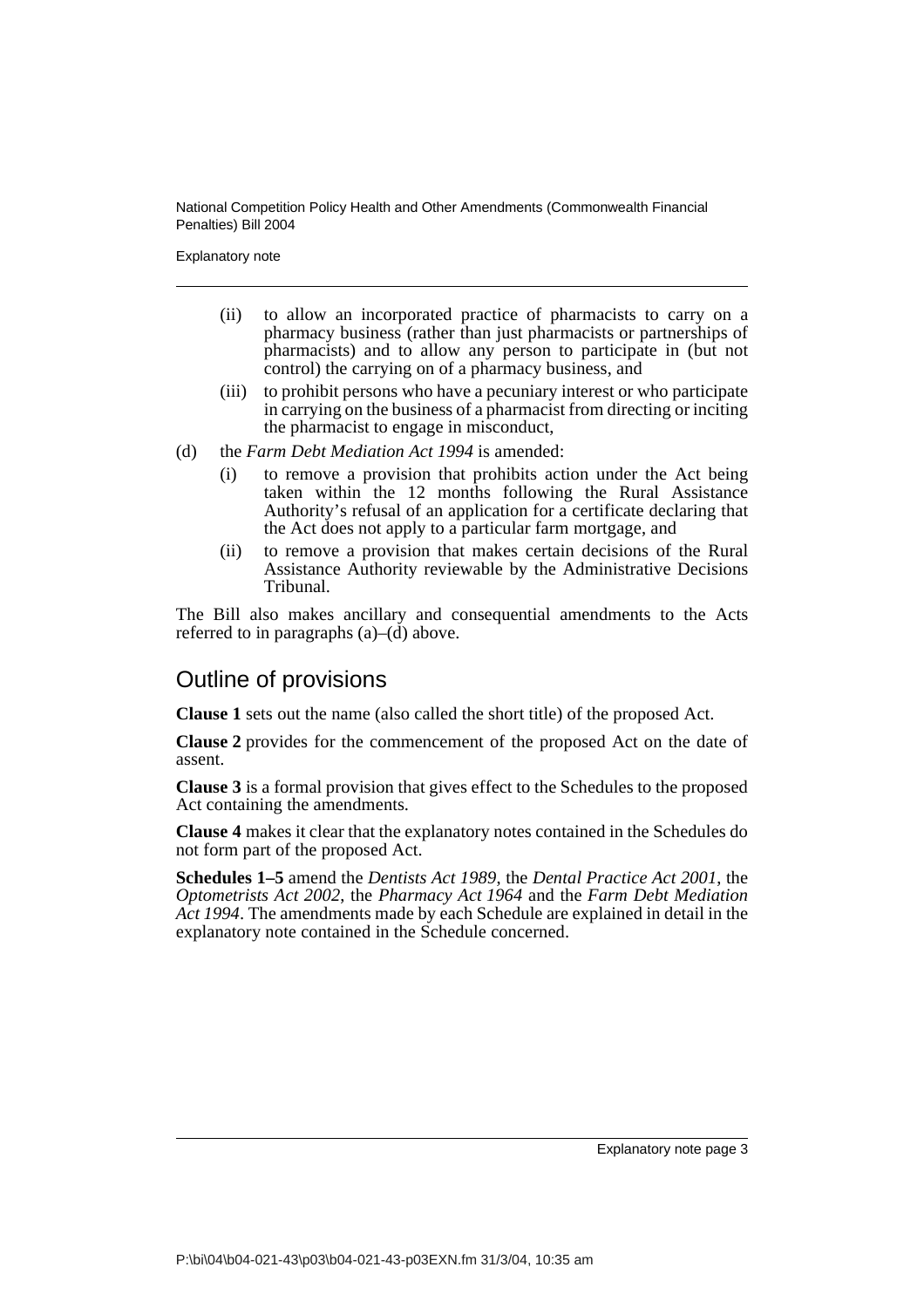Explanatory note

Explanatory note page 4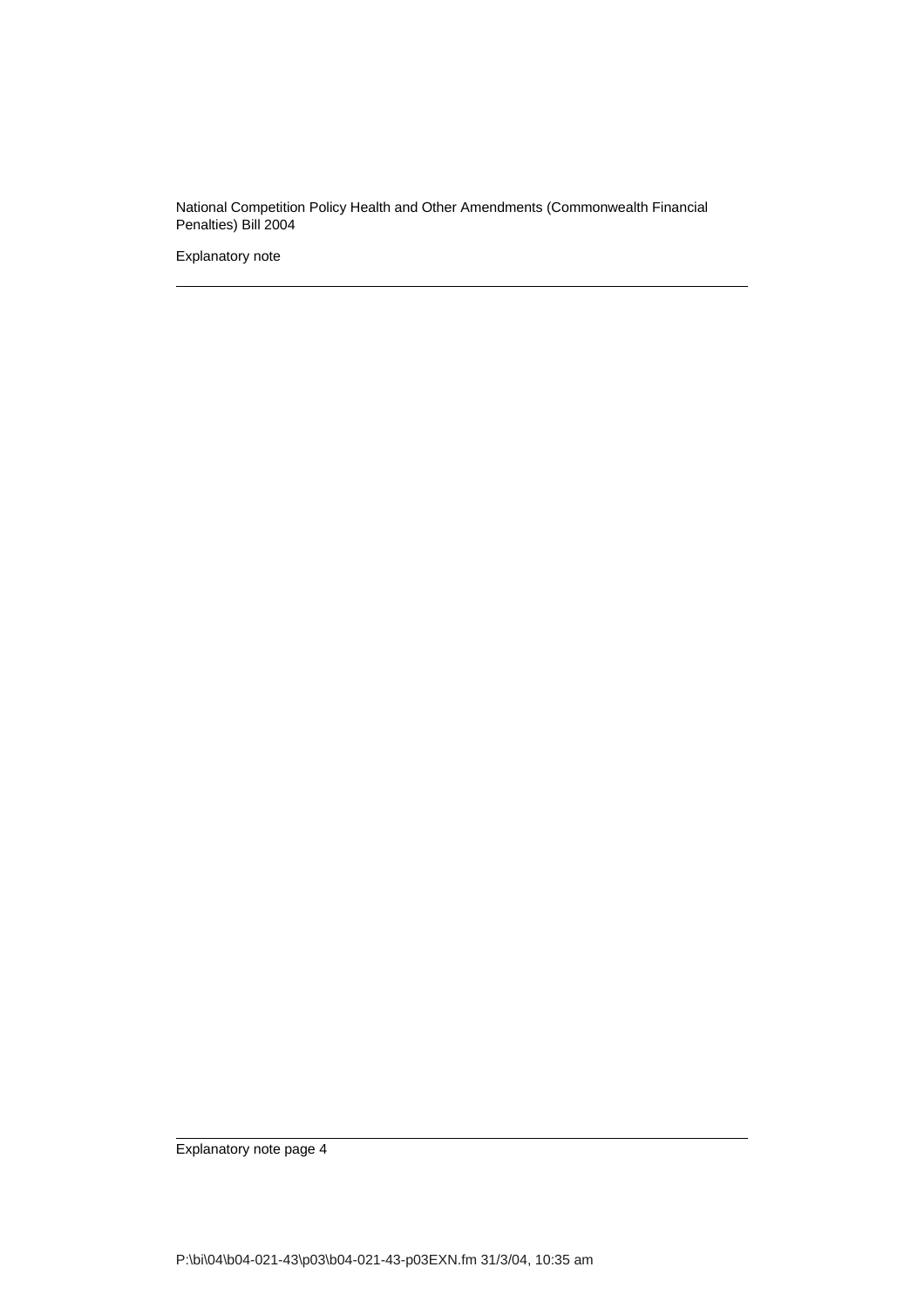First print



New South Wales

# **National Competition Policy Health and Other Amendments (Commonwealth Financial Penalties) Bill 2004**

## **Contents**

|            |                                                 | Page |
|------------|-------------------------------------------------|------|
| 1          | Name of Act                                     | 2    |
| 2          | Commencement                                    | 2    |
| 3          | Amendment of Acts                               | 2    |
| 4          | <b>Explanatory notes</b>                        | 2    |
| Schedule 1 | Amendment of Dentists Act 1989 No 139           | 3    |
| Schedule 2 | Amendment of Dental Practice Act 2001 No 64     | 6    |
| Schedule 3 | Amendment of Optometrists Act 2002 No 30        | 15   |
| Schedule 4 | Amendment of Pharmacy Act 1964 No 48            | 23   |
| Schedule 5 | Amendment of Farm Debt Mediation Act 1994 No 91 | 29   |

b04-021-43.p03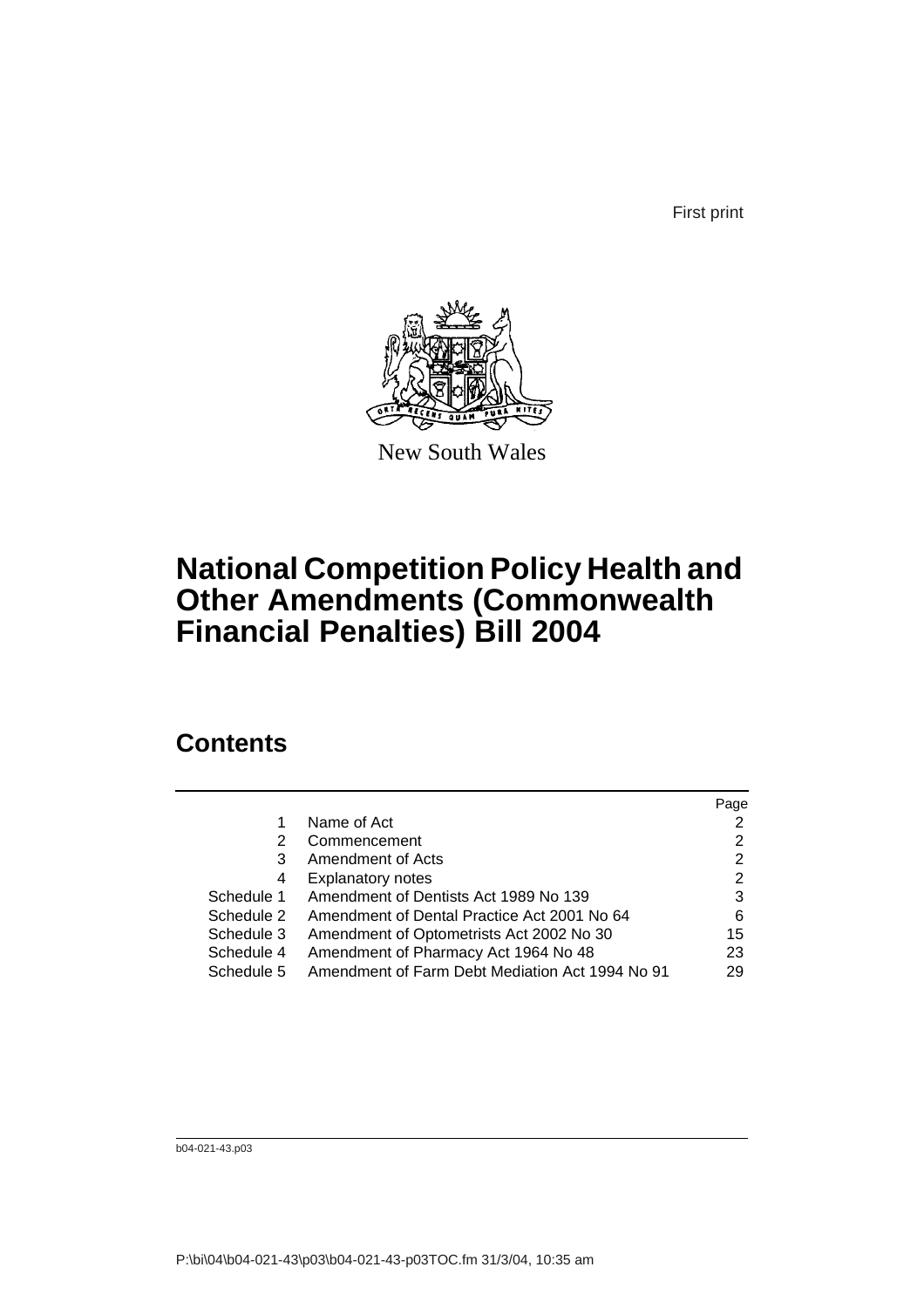**Contents** 

Page

Contents page 2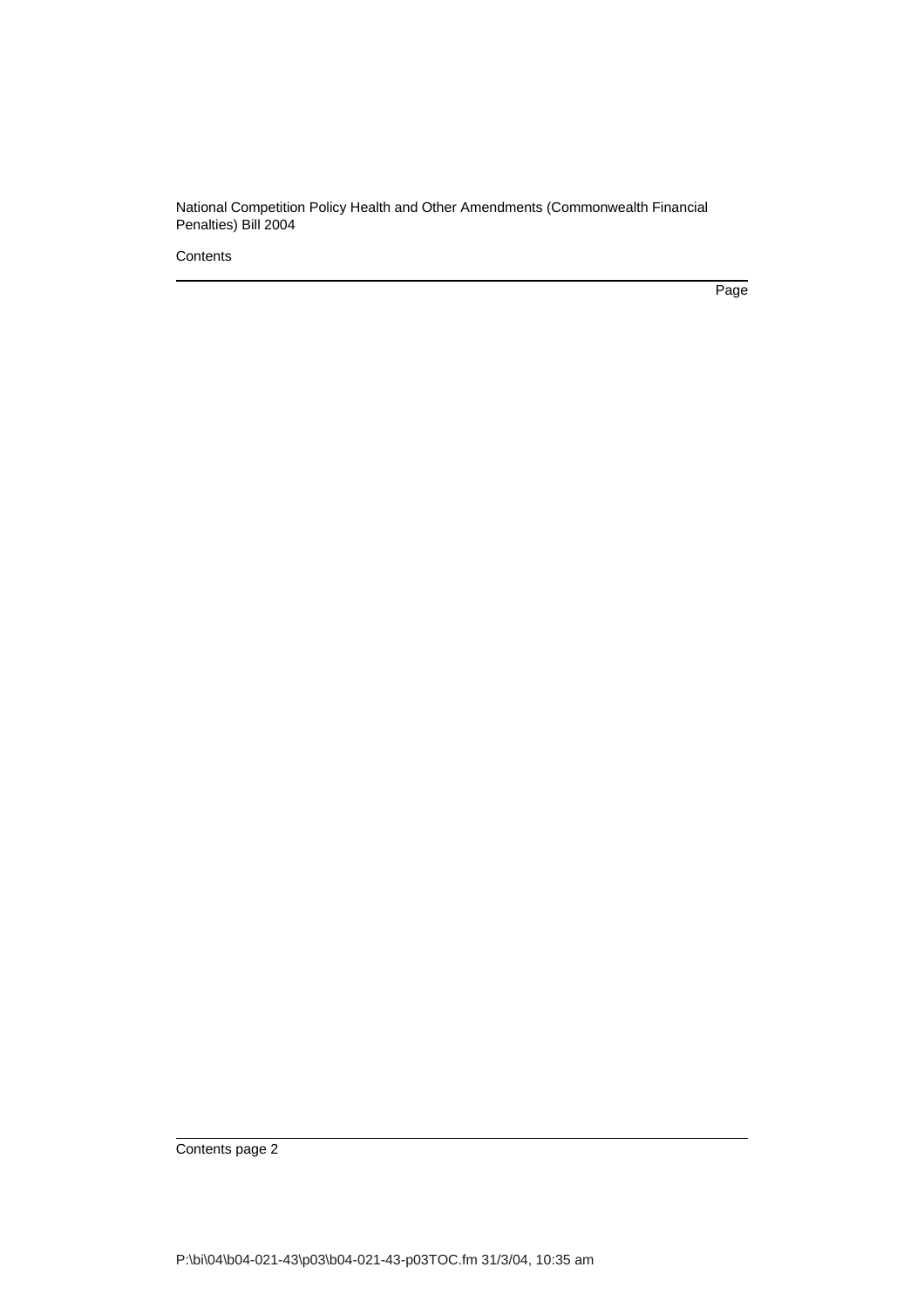

New South Wales

# **National Competition Policy Health and Other Amendments (Commonwealth Financial Penalties) Bill 2004**

No , 2004

## **A Bill for**

An Act to amend various Acts in connection with Commonwealth financial penalties arising from National Competition Policy reviews.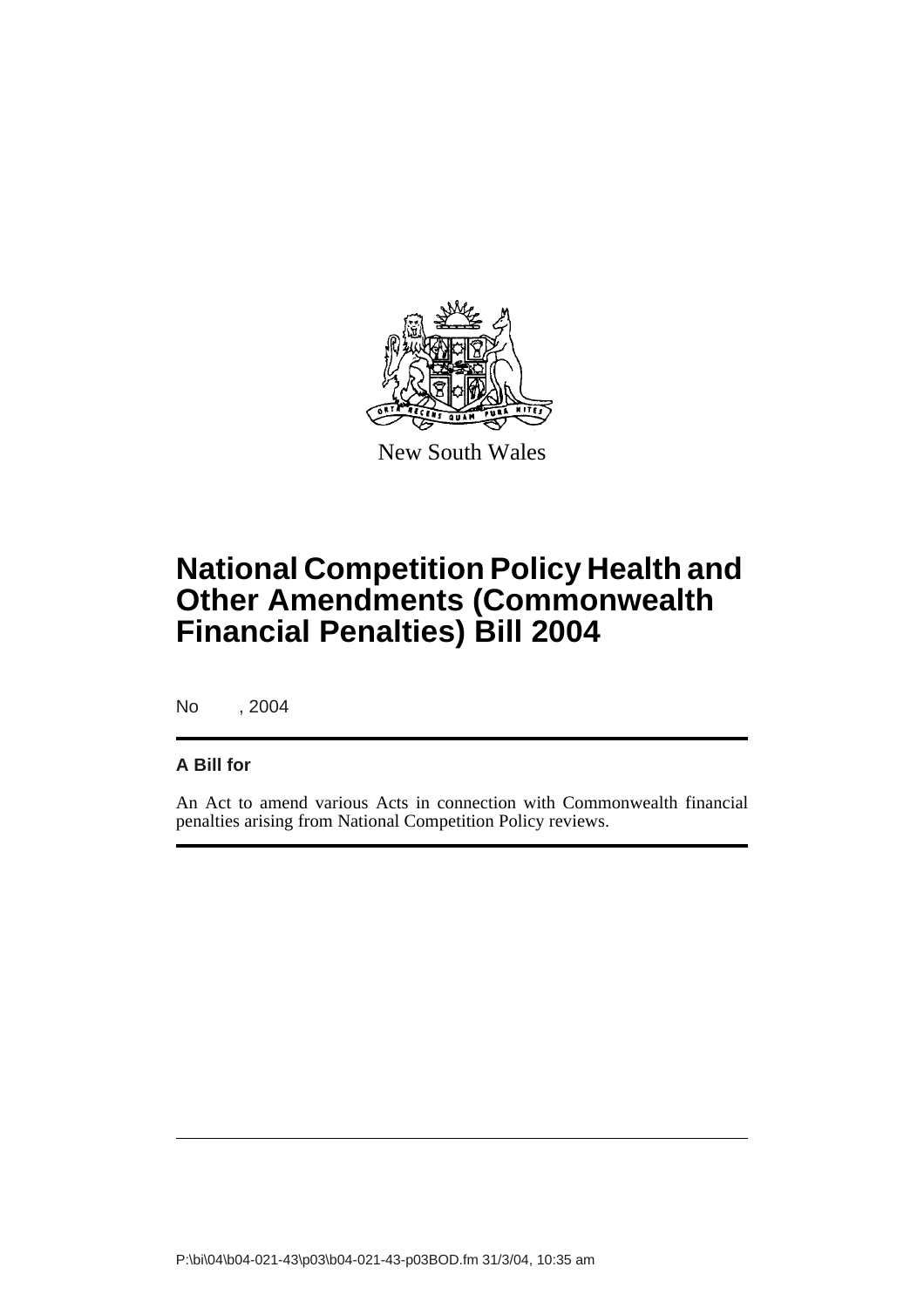|              | The Legislature of New South Wales enacts:                                                                              |                     |
|--------------|-------------------------------------------------------------------------------------------------------------------------|---------------------|
| 1            | Name of Act                                                                                                             | $\overline{2}$      |
|              | This Act is the National Competition Policy Health and Other<br>Amendments (Commonwealth Financial Penalties) Act 2004. | 3<br>$\overline{4}$ |
| $\mathbf{2}$ | <b>Commencement</b>                                                                                                     | 5                   |
|              | This Act commences on the date of assent.                                                                               | 6                   |
| 3            | <b>Amendment of Acts</b>                                                                                                | 7                   |
|              | The Acts specified in Schedules $1-5$ are amended as set out in those<br>Schedules.                                     | 8<br>9              |
| 4            | <b>Explanatory notes</b>                                                                                                | 10                  |
|              | The matter appearing under the heading "Explanatory note" in each<br>of the Schedules does not form part of this Act.   | 11<br>12            |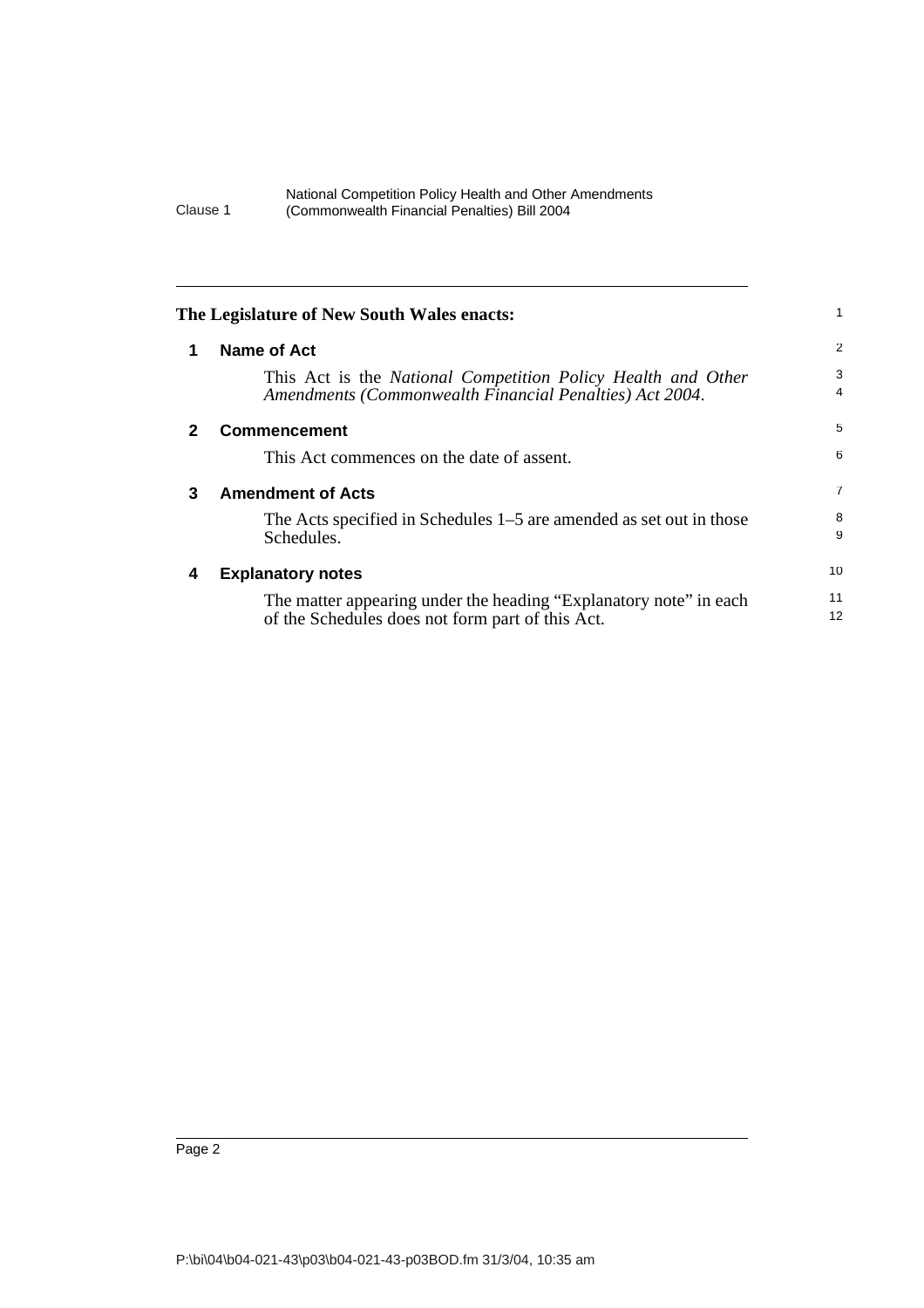Amendment of Dentists Act 1989 No 139 Schedule 1

 $\overline{a}$ 

|       |                               |                    | Schedule 1 Amendment of Dentists Act 1989 No 139<br>(Section 3)                                                                      | $\mathbf{1}$<br>$\overline{2}$ |
|-------|-------------------------------|--------------------|--------------------------------------------------------------------------------------------------------------------------------------|--------------------------------|
| [1]   | <b>Section 3 Definitions</b>  |                    |                                                                                                                                      | 3                              |
|       |                               |                    | Omit the definition of <i>incorporated practice</i> from section $3(1)$ .                                                            | 4                              |
| [2]   | Section 3 (3)                 |                    |                                                                                                                                      | 5                              |
|       | Insert after section $3(2)$ : |                    |                                                                                                                                      | 6                              |
|       | (3)                           |                    | Notes included in this Act do not form part of this Act.                                                                             | $\overline{7}$                 |
| $[3]$ |                               |                    | <b>Section 5 Professional misconduct</b>                                                                                             | 8                              |
|       |                               |                    | Insert after section $5(1)(a)$ :                                                                                                     | 9                              |
|       |                               | $\left( a1\right)$ | engaging in overservicing as provided by subsection<br>$(2)$ , and                                                                   | 10<br>11                       |
| [4]   | Section 5 (1) (d)–(f)         |                    |                                                                                                                                      | 12                             |
|       | Omit the paragraphs.          |                    |                                                                                                                                      | 13                             |
| [5]   | Section 5 (2)                 |                    |                                                                                                                                      | 14                             |
|       |                               |                    | Omit section $5(2)$ –(6). Insert instead:                                                                                            | 15                             |
|       | (2)                           |                    | A dentist engages in overservicing if the dentist, in the course<br>of professional practice:                                        | 16<br>17                       |
|       |                               | (a)                | provides a service in circumstances in which provision<br>of the service is unnecessary, not reasonably required or<br>excessive, or | 18<br>19<br>20                 |
|       |                               | (b)                | engages in conduct that is prescribed by the regulations<br>as constituting overservicing.                                           | 21<br>22                       |
| [6]   |                               |                    | Section 28 Application of Part to incorporated practices                                                                             | 23                             |
|       | Omit the section.             |                    |                                                                                                                                      | 24                             |
|       |                               |                    |                                                                                                                                      |                                |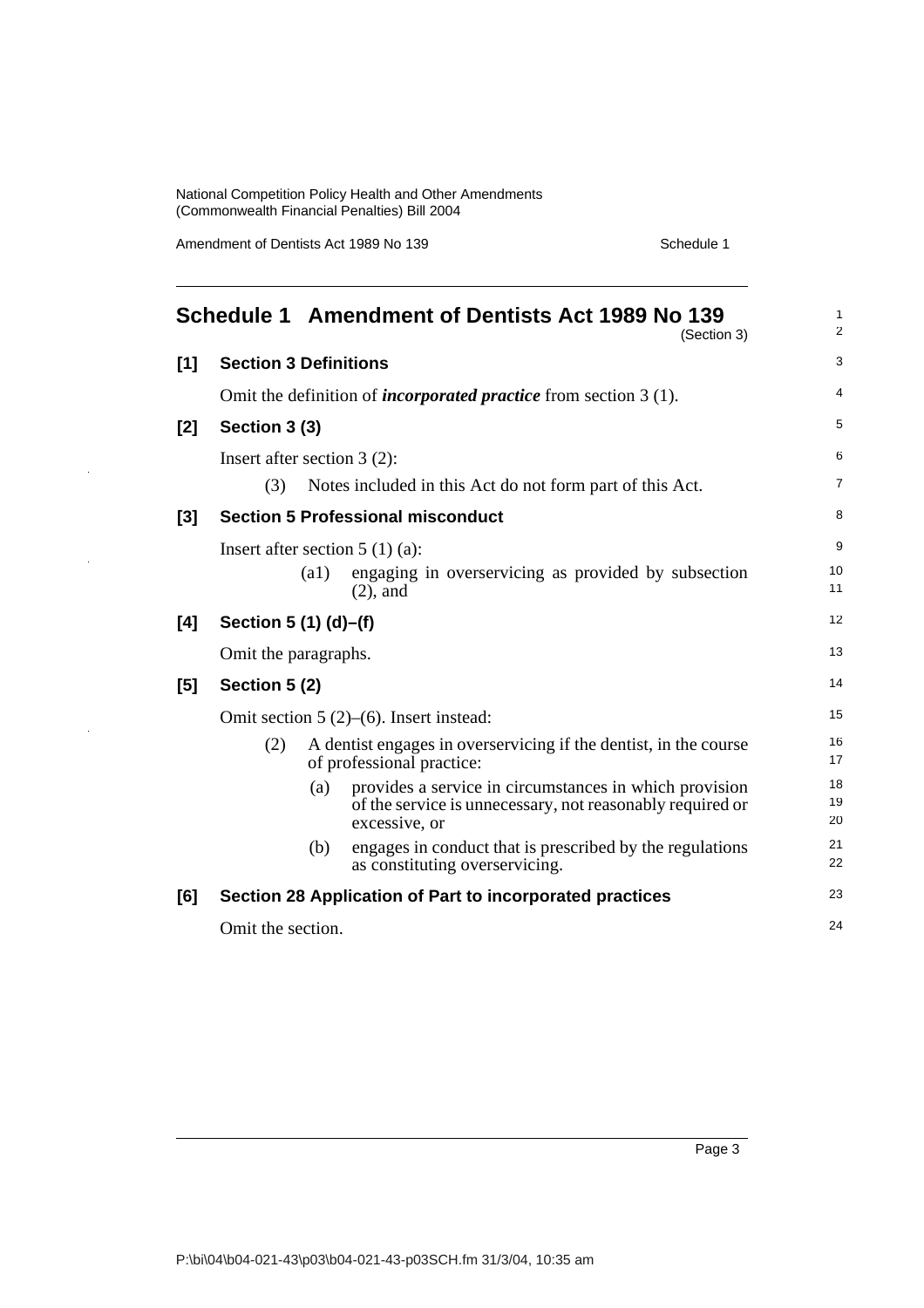Schedule 1 Amendment of Dentists Act 1989 No 139

## **[7] Sections 53 and 54**

Omit the sections. Insert instead:

## **53 Ownership of dental practices**

Nothing in this Act prevents a registered dentist from practising dentistry as the director or employee of any corporation or in the course of employment by, or in association with, any body or person.

1  $\mathfrak{p}$ 

31 32 33

34

35

**Note.** Under section 137D of the *Dental Practice Act 2001* (which applies as a provision of this Act by virtue of section 54) a dentist can be prohibited from operating a business that provides dental services.

## **54 Prohibition against directing or inciting misconduct**

The provisions of Part 11A (Prohibition against directing or inciting misconduct) of the *Dental Practice Act 2001* have effect as provisions of this Act, subject to any necessary modification.

**Note.** The general effect of Part 11A of the *Dental Practice Act 2001* is as follows:

- (a) to make it an offence for a person who employs a registered dentist to direct or incite the dentist to engage in conduct in the course of professional practice that would constitute unsatisfactory professional conduct or professional misconduct,
- (b) to enable the Director-General to prohibit persons who have been convicted of or made the subject of a criminal finding for such an offence from operating a business that provides dental services. (Such a prohibition has an extended operation. For example, it will prohibit the person from having a management role or substantial interest in a corporation that operates such a business or from having a substantial interest in a trust under which such a business is operated.)

### **[8] Section 67 Regulations**

Omit "society, council, body or corporation referred to in section 5 (4) (c), (d), (e) or (f)" from section 67 (2) (c).

Insert instead "person or body".

## **[9] Section 67 (2) (l) and (m)**

Omit the paragraphs.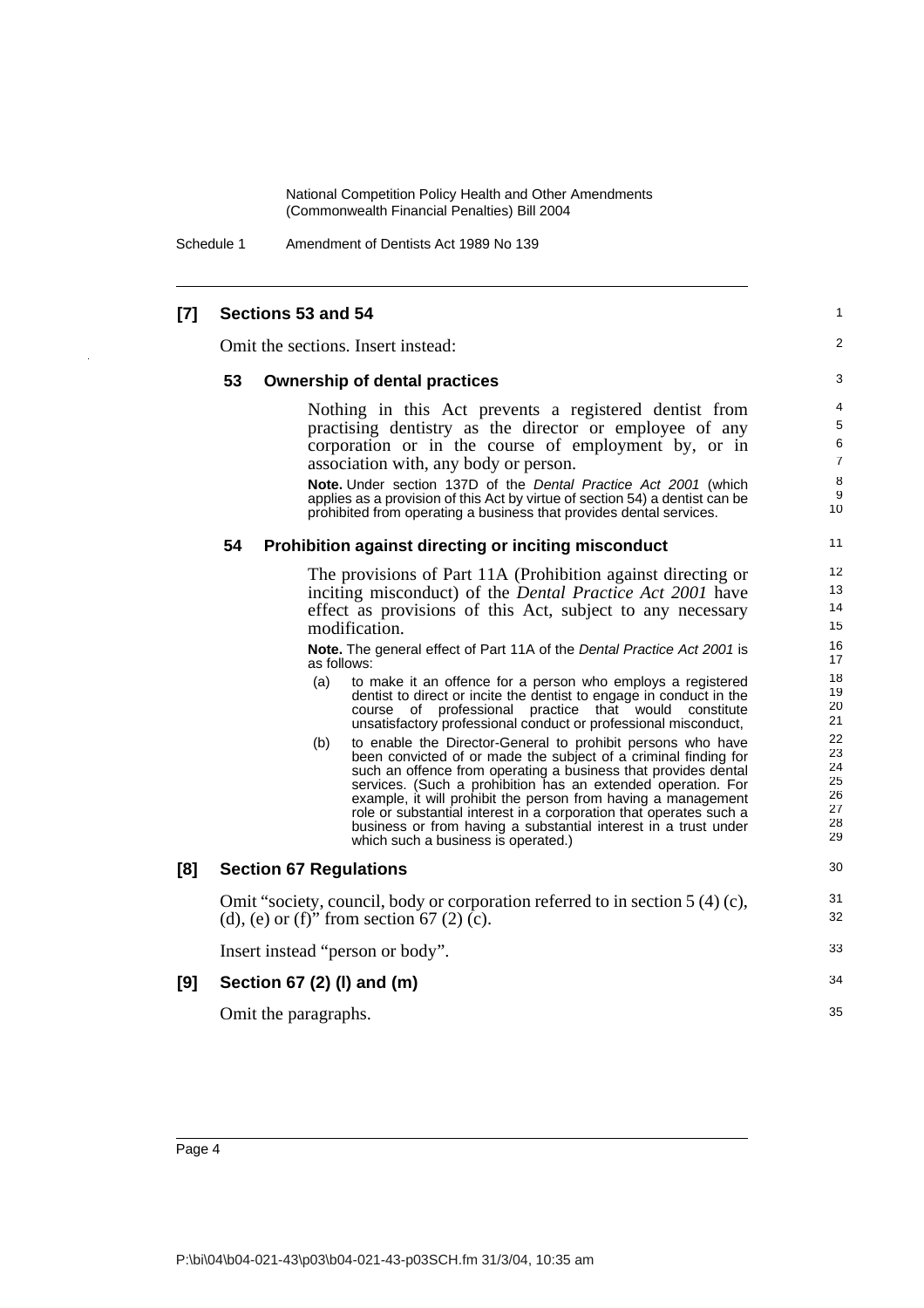Amendment of Dentists Act 1989 No 139 Schedule 1

## **[10] Schedule 4 Savings, transitional and other provisions**

Insert ", and the *National Competition Policy Health and Other Amendments (Commonwealth Financial Penalties) Act 2004* to the extent that it amends this Act" after "this Act" in clause 15 (1).

## **[11] Schedule 4, clause 15 (2)**

Omit "this Act". Insert instead "the Act concerned".

#### **Explanatory note**

Section 5 of the *Dentists Act 1989* (the *Principal Act*) defines *professional misconduct* in relation to a dentist. Under section 5 (1) (f), such conduct includes practising dentistry for fee, salary or other reward in the course of employment by, or in association with, any person other than a registered dentist or an entity specified in section 5 (4) (which includes a body or corporation approved by the Dental Board). **Schedule 1 [4]** removes this restriction on the practice of dentistry and makes consequential amendments. **Schedule 1 [8]** makes a consequential amendment.

Section 53 of the Principal Act allows registered dentists to practise dentistry as the director or employee of a corporation only if the corporation is an incorporated practice (that is, if the corporation is controlled by one or more registered dentists, and all the directors and shareholders of the corporation are registered dentists or family members of the registered dentists concerned). **Schedule 1 [7]** removes this restriction on the practice of dentistry and makes a consequential amendment. **Schedule 1 [1], [6] and [9]** make consequential amendments.

**Schedule 1 [7]** also inserts new sections 53 and 54 into the Principal Act. New section 53 makes it clear that nothing in the Act prevents a registered dentist from practising dentistry as the director or employee of any corporation or in the course of employment by, or in association with, any body or person. New section 54 incorporates into the Principal Act, subject to any necessary modification, the provisions of Part 11A of the *Dental Practice Act 2001* (which is yet to be commenced) that are proposed to be inserted by Schedule 2 [7].

**Schedule 1 [2]** inserts a formal provision relating to notes.

**Schedule 1 [3]** includes a dentist's engaging in overservicing in the definition of *professional misconduct* in section 5 of the Principal Act.

**Schedule 1 [5]** makes amendments consequential on the amendments made by **Schedule 1 [3] and [4]**.

**Schedule 1 [10]** provides for the making of savings and transitional regulations as a consequence of the proposed amendments to the Principal Act. **Schedule 1 [11]** makes a consequential amendment.

1  $\overline{2}$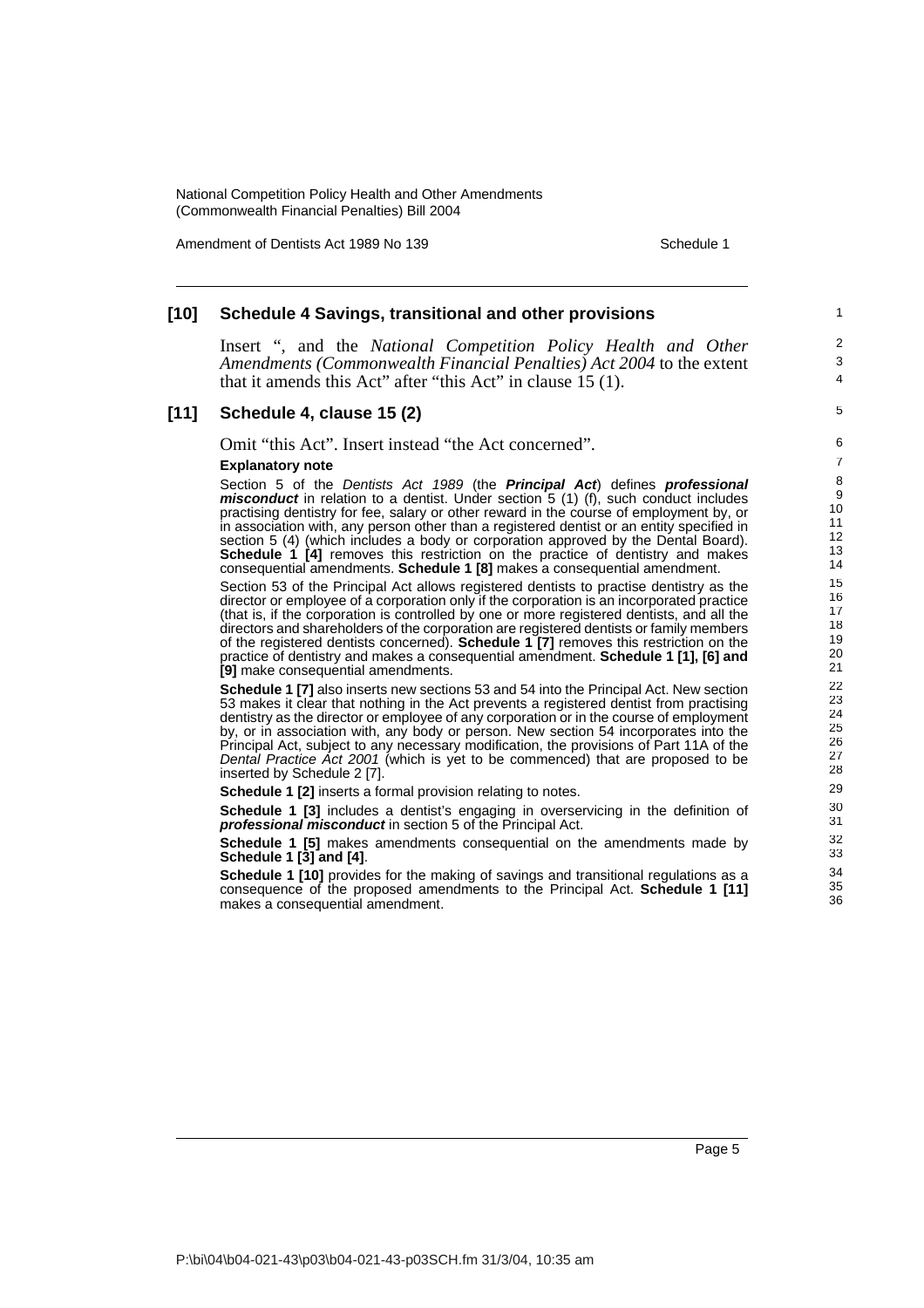Schedule 2 Amendment of Dental Practice Act 2001 No 64

## **Schedule 2 Amendment of Dental Practice Act 2001 No 64** (Section 3) **[1] Section 4 Definitions** Omit the definition of *incorporated practice*. **[2] Section 34**  Omit the section. Insert instead: **34 Ownership of dental practices** Nothing in this Act (except section 137D) prevents a registered dentist from practising dentistry as the director or employee of any corporation or in the course of employment by, or in association with, any body or person. **[3] Section 41 Meaning of "unsatisfactory professional conduct" dentists** Insert after section 41 (1) (a): (a1) engaging in overservicing as provided by subsection (2), **[4] Section 41 (1) (c), (f) and (g)**

5

6

7

13 14

15 16 17

18

19

20

21

26 27 28

29

30

Omit the paragraphs.

## **[5] Section 41 (2)**

Omit the subsection and note. Insert instead:

- (2) A dentist engages in overservicing if the dentist, in the course of professional practice: (a) provides a service in circumstances in which provision of the service is unnecessary, not reasonably required or 22 23 24 25
	- excessive, or (b) engages in conduct that is prescribed by the regulations as constituting overservicing.

## **[6] Section 43 Application of Part to incorporated practices**

Omit the section.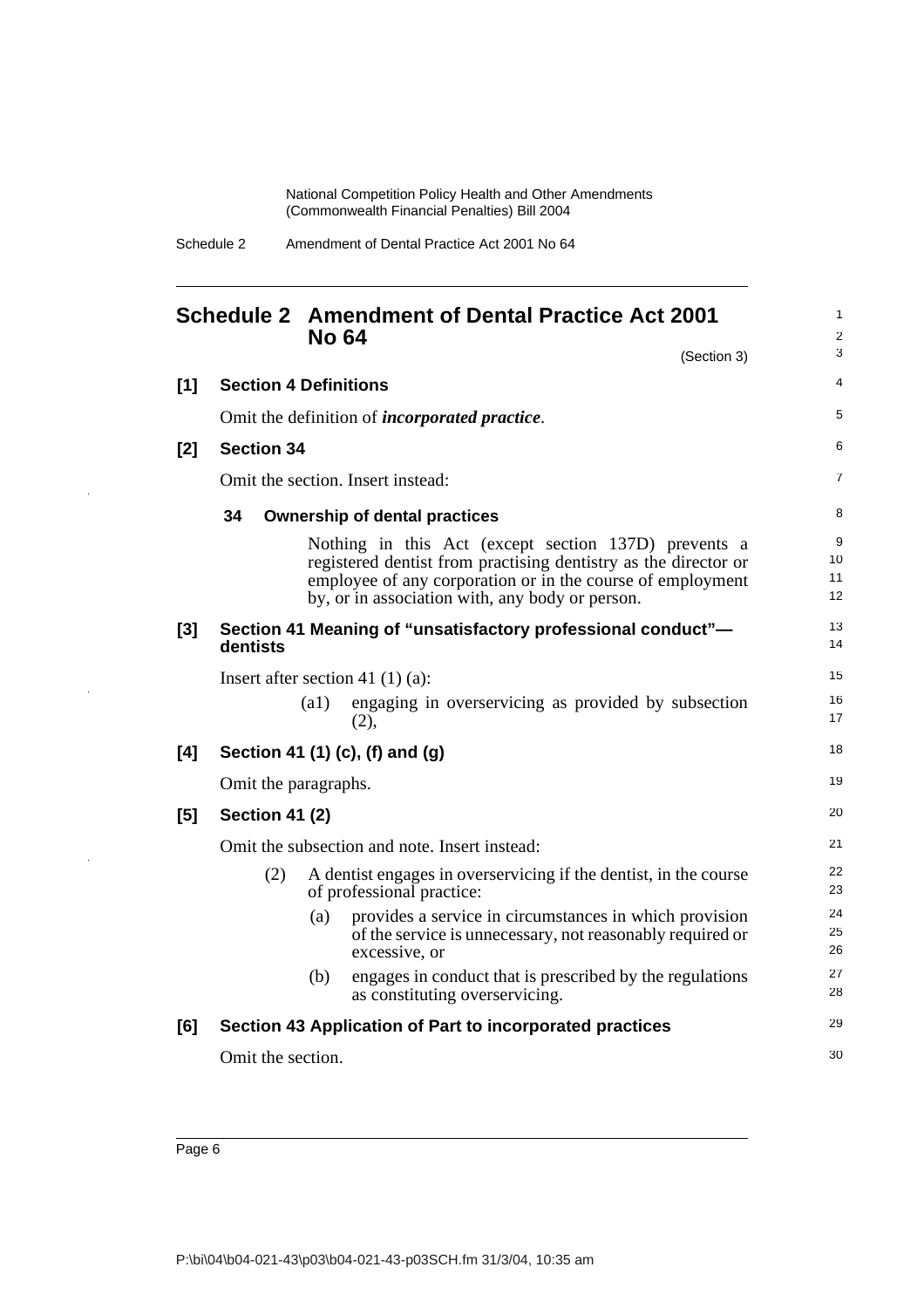Amendment of Dental Practice Act 2001 No 64 Schedule 2

| [7]  | Part 11A |                                                                                                                                                                                                                                                                                                                                                  | 1                                   |
|------|----------|--------------------------------------------------------------------------------------------------------------------------------------------------------------------------------------------------------------------------------------------------------------------------------------------------------------------------------------------------|-------------------------------------|
|      |          | Insert after Part 11:                                                                                                                                                                                                                                                                                                                            | $\overline{a}$                      |
|      | Part 11A | <b>Prohibition against directing or inciting</b><br>misconduct                                                                                                                                                                                                                                                                                   | 3<br>4                              |
| 137A |          | Prohibition against directing or inciting misconduct                                                                                                                                                                                                                                                                                             | 5                                   |
|      | (1)      | A person <i>(the employer)</i> who employs a registered dentist<br>must not direct or incite the dentist to engage in conduct in the<br>course of professional practice that would constitute<br>unsatisfactory professional<br>conduct<br>professional<br><b>or</b><br>misconduct.                                                              | 6<br>$\overline{7}$<br>8<br>9<br>10 |
|      |          | Maximum penalty:                                                                                                                                                                                                                                                                                                                                 | 11                                  |
|      |          | in the case of a corporation, 400 penalty units for a first<br>(a)<br>offence or 800 penalty units for a second or subsequent<br>offence, or                                                                                                                                                                                                     | 12<br>13<br>14                      |
|      |          | in any other case, 200 penalty units for a first offence or<br>(b)<br>400 penalty units for a second or subsequent offence.                                                                                                                                                                                                                      | 15<br>16                            |
|      | (2)      | For the purposes of this section, any actions of an agent or<br>employee of the employer are taken to be actions of the<br>employer unless the employer establishes:                                                                                                                                                                             | 17<br>18<br>19                      |
|      |          | that the employer had no knowledge of those actions,<br>(a)<br>and                                                                                                                                                                                                                                                                               | 20<br>21                            |
|      |          | that the employer could not, by the exercise of due<br>(b)<br>diligence, have prevented those actions.                                                                                                                                                                                                                                           | 22<br>23                            |
|      | (3)      | If a person is convicted of or made the subject of a criminal<br>finding for an offence against this section in respect of the<br>actions of an agent or employee of the person, the agent or<br>employee is for the purposes of this Part taken to have been<br>convicted of or made the subject of a criminal finding for the<br>offence also. | 24<br>25<br>26<br>27<br>28<br>29    |
|      | (4)      | When a court convicts or makes a criminal finding against a<br>person for an offence against this section, the registrar or<br>other proper officer of the court must notify the Director-<br>General in writing of the conviction or criminal finding.                                                                                          | 30<br>31<br>32<br>33                |
|      | (5)      | This section does not apply in respect of the employment of a<br>dentist by any of the following:                                                                                                                                                                                                                                                | 34<br>35                            |
|      |          |                                                                                                                                                                                                                                                                                                                                                  |                                     |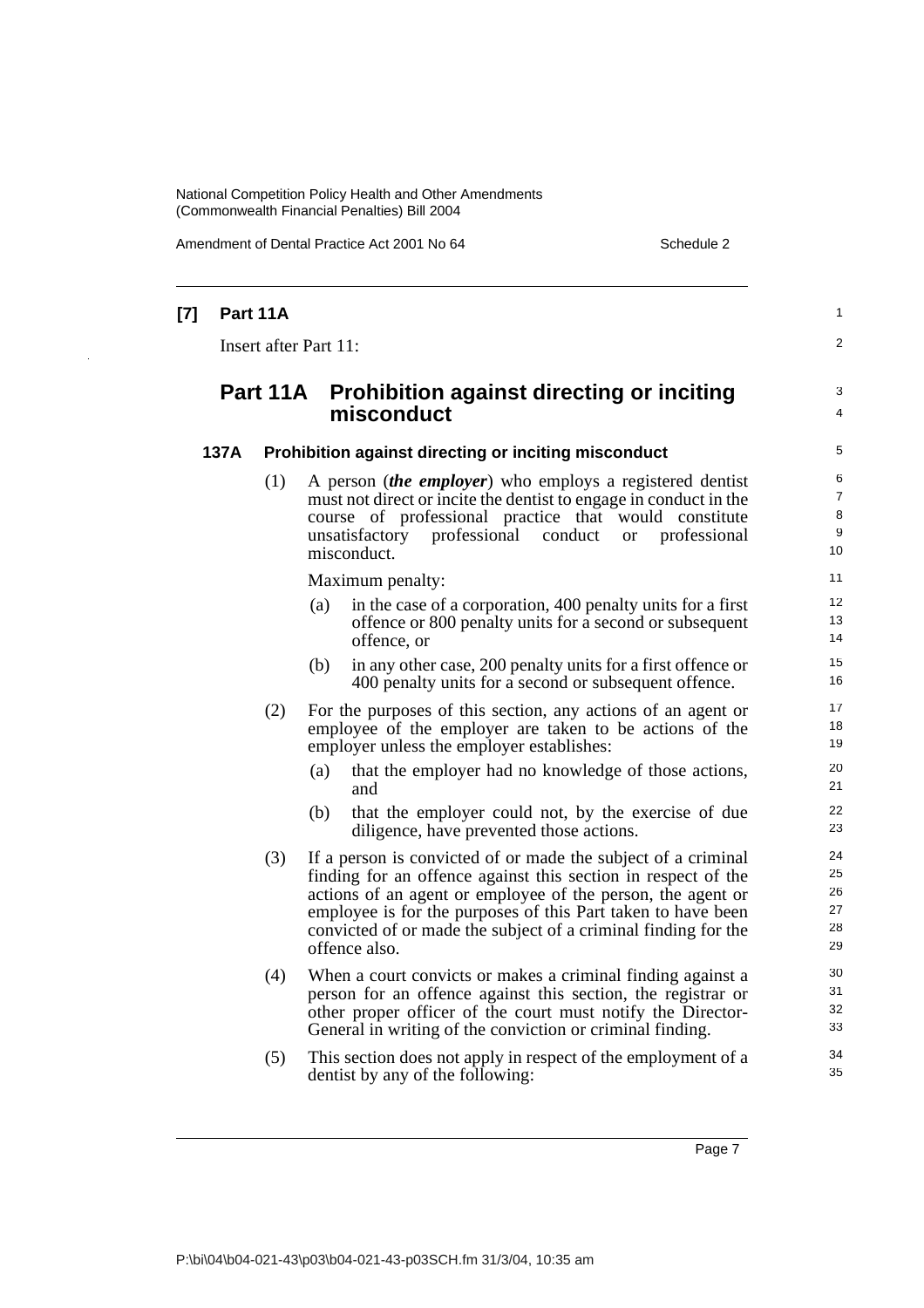(a) a public health organisation within the meaning of the *Health Services Act 1997*,

- (b) a private hospital or day procedure centre within the meaning of the *Private Hospitals and Day Procedure Centres Act 1988*,
- (c) a nursing home within the meaning of the *Nursing Homes Act 1988*.

## **137B Extended concept of employment**

- (1) When a registered dentist engages in the practice of dentistry in the course of the carrying on of a business, any person who owns, manages, controls, conducts or operates that business is for the purposes of this Part taken to employ the dentist (in addition to any person who actually employs the dentist).
- (2) When a registered dentist is employed by a corporation, each of the following persons is for the purposes of this Part also considered to be the employer of the dentist (in addition to the corporation):
	- (a) a person who is a director, secretary or executive officer (as defined in the *Corporations Act 2001* of the Commonwealth) of the corporation or is concerned in the management of the corporation,
	- (b) any other employee of the corporation in accordance with whose directions the dentist is required or expected to act.

## **137C Extended concept of carrying on business**

- (1) If a dentist engaged in the practice of dentistry is provided, in the course of the carrying on of a business, with services that facilitate that practice and the operator of the business is entitled, in connection with the provision of those services, to a share or interest in the profits or income arising from the practice of dentistry by the dentist:
	- (a) that business is taken for the purposes of this Part to be a business that provides the dental services that are provided by the dentist in the course of that practice, and
	- (b) the dentist is taken for the purposes of this Part to be engaged in the practice of dentistry in the course of the carrying on of that business.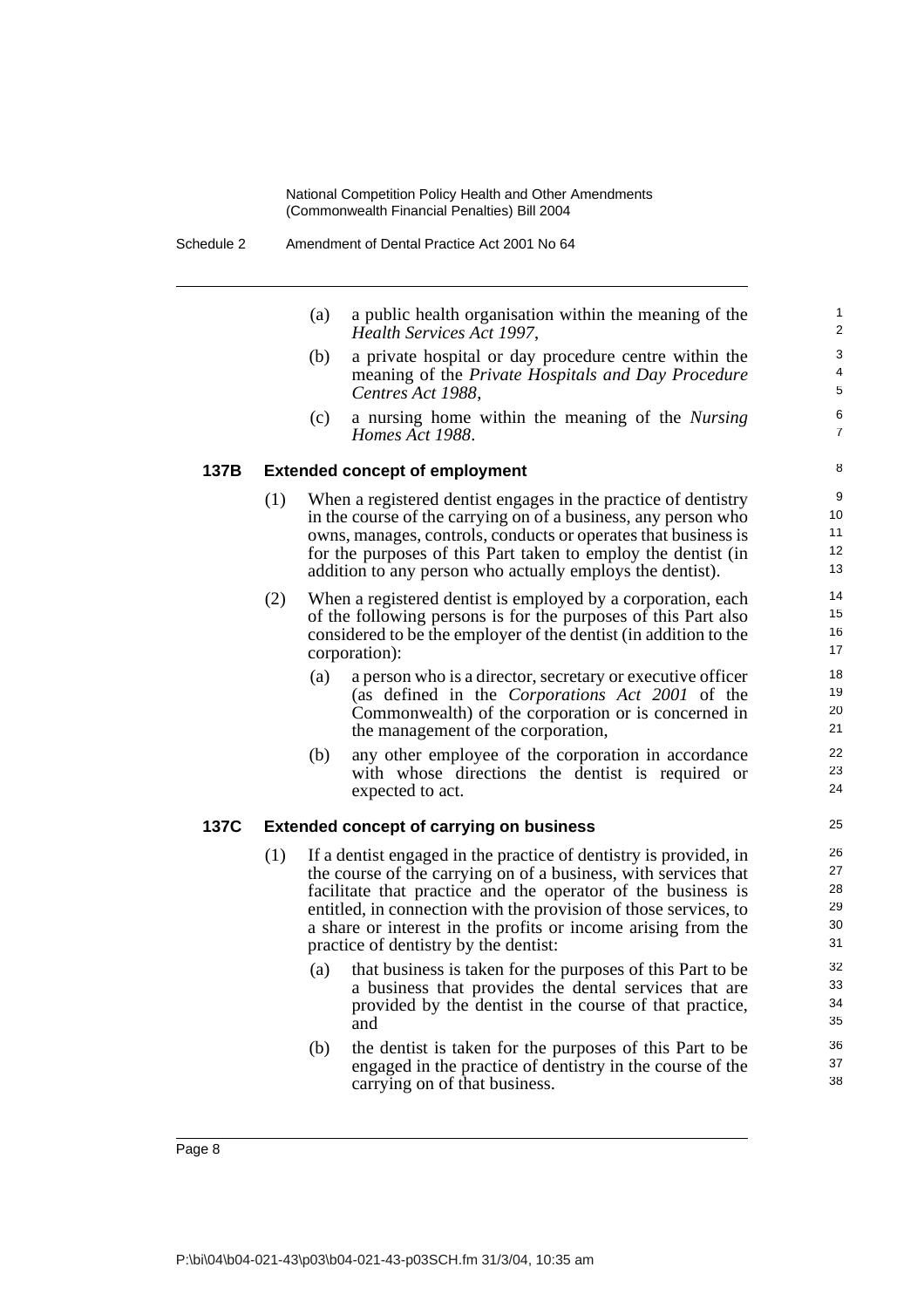Amendment of Dental Practice Act 2001 No 64 Schedule 2

|      | (2) | Subsection (1) does not apply in respect of the practice of<br>dentistry by a dentist in such circumstances as may be<br>prescribed by the regulations as exempt from that subsection.                                                                                                                                                                                                                                                                                                                                                                | $\mathbf{1}$<br>$\overline{2}$<br>3                |
|------|-----|-------------------------------------------------------------------------------------------------------------------------------------------------------------------------------------------------------------------------------------------------------------------------------------------------------------------------------------------------------------------------------------------------------------------------------------------------------------------------------------------------------------------------------------------------------|----------------------------------------------------|
|      | (3) | For the purposes of this Part, a person is considered to operate<br>a business if the person:                                                                                                                                                                                                                                                                                                                                                                                                                                                         | 4<br>5                                             |
|      |     | (a)<br>owns, manages, controls, conducts or operates the<br>business, or                                                                                                                                                                                                                                                                                                                                                                                                                                                                              | $\,6$<br>$\overline{7}$                            |
|      |     | (b)<br>(within the meaning of section 137G) a<br>has<br>management role or substantial interest in a corporation<br>that operates the business or a substantial interest in a<br>trust under which the business is operated.                                                                                                                                                                                                                                                                                                                          | 8<br>9<br>10<br>11                                 |
| 137D |     | Convicted offenders may be prohibited from carrying on<br>business                                                                                                                                                                                                                                                                                                                                                                                                                                                                                    | 12<br>13                                           |
|      | (1) | The Director-General may, by notice in writing given to a<br>person who has been convicted of or made the subject of a<br>criminal finding for an offence against this Part, prohibit the<br>person from operating a business that provides dental<br>services.                                                                                                                                                                                                                                                                                       | 14<br>15<br>16<br>17<br>18                         |
|      | (2) | The prohibition may be expressed to be:                                                                                                                                                                                                                                                                                                                                                                                                                                                                                                               | 19                                                 |
|      |     | for a fixed period (in which case the prohibition<br>(a)<br>remains in force only for that fixed period), or                                                                                                                                                                                                                                                                                                                                                                                                                                          | 20<br>21                                           |
|      |     | (b)<br>for an unlimited period subject to an entitlement to<br>apply after a specified time for the lifting of the<br>prohibition (in which case the prohibition remains in<br>force until it is lifted).                                                                                                                                                                                                                                                                                                                                             | 22<br>23<br>24<br>25                               |
|      | (3) | A prohibition may not be imposed under this section unless<br>the Director-General is of the opinion that the person is not a<br>fit and proper person to operate a business that provides dental<br>services. The Director-General is entitled to presume, in the<br>absence of evidence to the contrary, that a person who has<br>been convicted of or made the subject of a criminal finding for<br>an offence against this Part on 2 or more occasions in any<br>period of 10 years is not a fit and proper person to operate<br>such a business. | 26<br>27<br>28<br>29<br>30<br>31<br>32<br>33<br>34 |
|      | (4) | A prohibition under this section may be limited in its<br>operation in either or both of the following ways:                                                                                                                                                                                                                                                                                                                                                                                                                                          | 35<br>36                                           |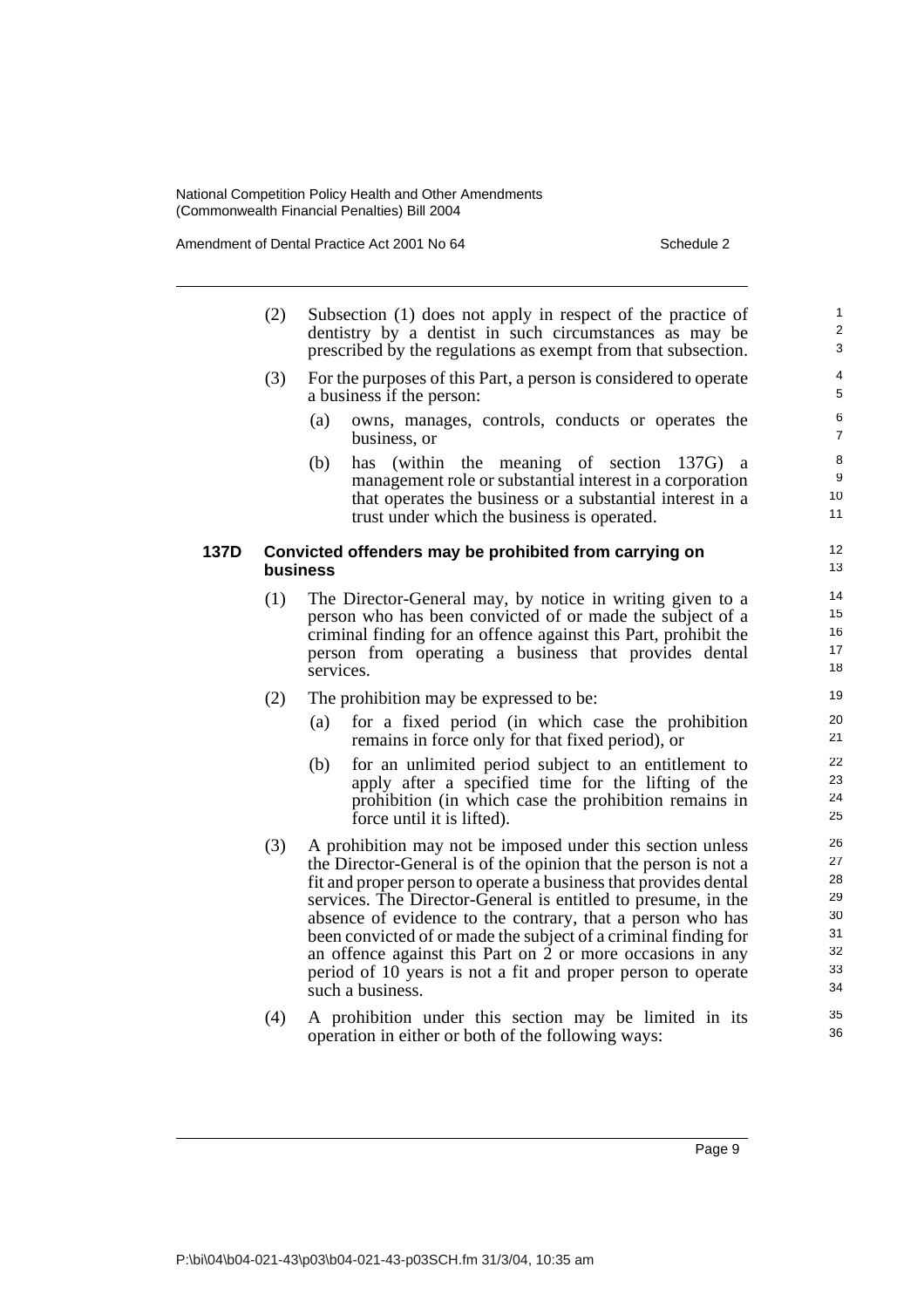|      |     | it may be limited to specified premises, but only where<br>(a)<br>the person concerned operates a business that provides              | $\mathbf{1}$<br>$\overline{2}$ |
|------|-----|---------------------------------------------------------------------------------------------------------------------------------------|--------------------------------|
|      |     | dental services at those premises and at other premises,                                                                              | 3                              |
|      |     | it may be limited to premises within a specified area.<br>(b)                                                                         | 4                              |
|      | (5) | If a prohibition under this section is subject to an entitlement<br>to apply after a specified time for the prohibition to be lifted, | 5<br>6                         |
|      |     | such an application may be made to the Director-General after                                                                         | $\overline{7}$                 |
|      |     | that time. The Director-General may lift the prohibition or                                                                           | $\bf8$                         |
|      |     | confirm the prohibition and set a further period after which an                                                                       | 9<br>10                        |
|      |     | application for the prohibition to be lifted can be made under<br>this subsection.                                                    | 11                             |
| 137E |     | Offence of operating business while prohibited                                                                                        | 12                             |
|      | (1) | A person who in contravention of a prohibition under this Part                                                                        | 13                             |
|      |     | operates a business that provides dental services is guilty of an                                                                     | 14                             |
|      |     | offence.                                                                                                                              | 15                             |
|      |     | Maximum penalty:                                                                                                                      | 16                             |
|      |     | in the case of a corporation, 400 penalty units for a first<br>(a)<br>offence or 800 penalty units for a second or subsequent         | 17<br>18                       |
|      |     | offence, or                                                                                                                           | 19                             |
|      |     | in any other case, 200 penalty units for a first offence or<br>(b)<br>400 penalty units for a second or subsequent offence.           | 20<br>21                       |
|      | (2) | If a continuing state of affairs is created by an offence against<br>this section the offender is liable to a maximum penalty of:     | 22<br>23                       |
|      |     | 100 penalty units in the case of a corporation, or<br>(a)                                                                             | 24                             |
|      |     | (b)<br>50 penalty units in any other case,                                                                                            | 25                             |
|      |     | in respect of each day on which that offence continues, in<br>addition to the penalty specified in subsection (1).                    | 26<br>27                       |
|      | (3) | If dental services are provided on premises on which a                                                                                | 28                             |
|      |     | business is carried on, it is to be presumed for the purposes of                                                                      | 29<br>30                       |
|      |     | this section, unless the contrary is established, that the<br>business provides those dental services.                                | 31                             |
| 137F |     | <b>Effect of appeal against conviction</b>                                                                                            | 32                             |
|      |     | A prohibition under this Part has no effect while an appeal is                                                                        | 33                             |
|      |     | pending against the conviction or criminal finding for the                                                                            | 34                             |
|      |     | offence on which the prohibition is based.                                                                                            | 35                             |
|      |     |                                                                                                                                       |                                |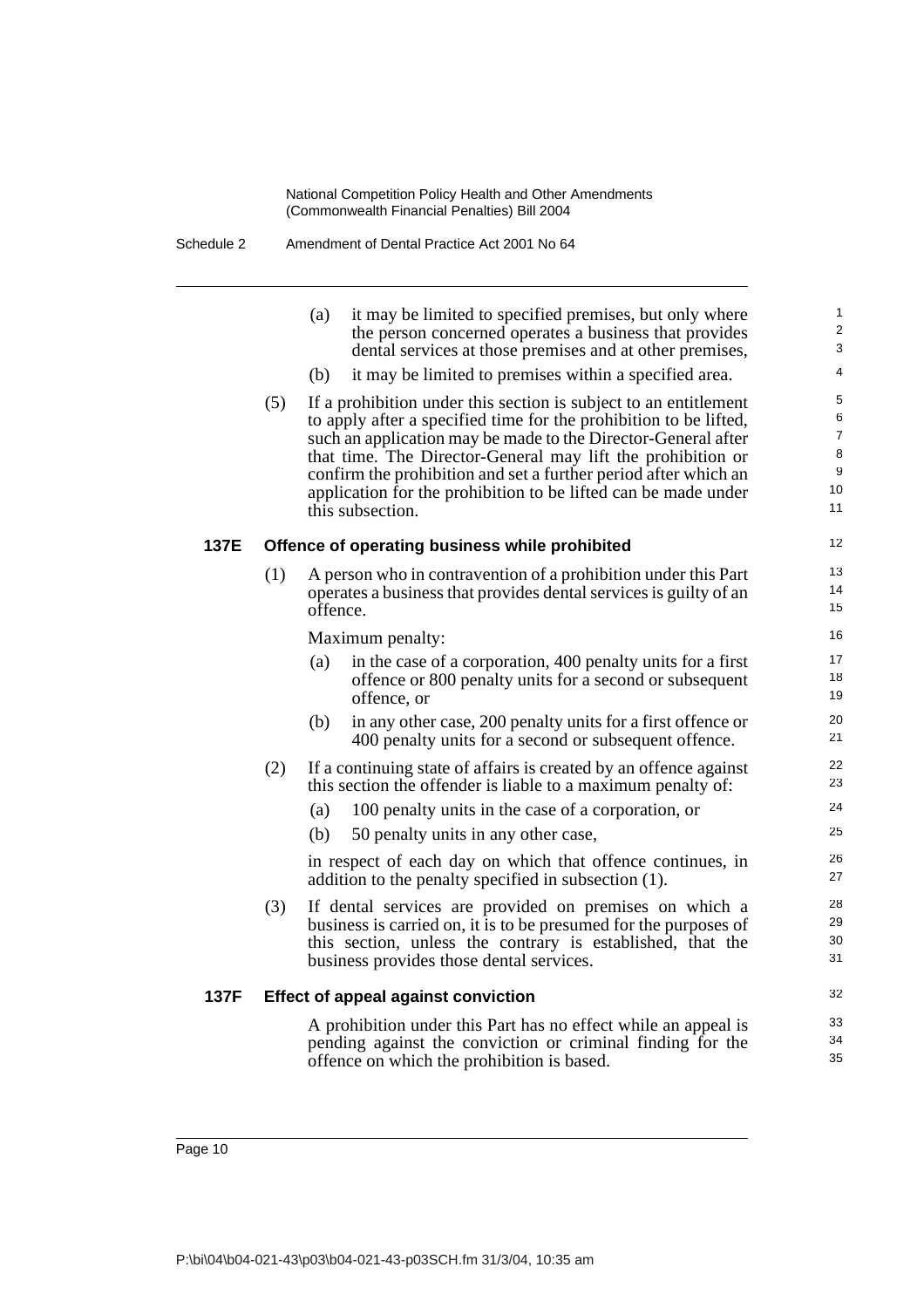Amendment of Dental Practice Act 2001 No 64 Schedule 2

| 137G |     | <b>Business interests-effect of prohibition</b>                                                                                                                                                                                                                                                                              | 1                                            |
|------|-----|------------------------------------------------------------------------------------------------------------------------------------------------------------------------------------------------------------------------------------------------------------------------------------------------------------------------------|----------------------------------------------|
|      | (1) | When a corporation or the trustee of a trust is the subject of a<br>prohibition under this Part in connection with the operation of<br>a business operated by the corporation or under the trust:                                                                                                                            | 2<br>3<br>$\overline{4}$                     |
|      |     | each person who has a management role or substantial<br>(a)<br>interest in the corporation or a substantial interest in the<br>trust is for the purposes of this Part taken to be the<br>subject of that prohibition also, and                                                                                               | $\,$ 5 $\,$<br>$\,6$<br>$\overline{7}$<br>8  |
|      |     | each corporation in which a person referred to in<br>(b)<br>paragraph (a) has a management role or substantial<br>interest is for the purposes of this Part taken to be the<br>subject of that prohibition also (whether or not the<br>corporation was in existence at the time of the relevant<br>offence), and             | 9<br>10<br>11<br>12 <sup>2</sup><br>13<br>14 |
|      |     | (c)<br>the trustee and any manager of a trust in which a person<br>referred to in paragraph (a) has a substantial interest are<br>for the purposes of this Part taken to be the subject of<br>that prohibition also (whether or not the trust was in<br>existence at the time of the relevant offence).                      | 15<br>16<br>17<br>18<br>19                   |
|      | (2) | A person is considered to have a management role or<br>substantial interest in a corporation if:                                                                                                                                                                                                                             | 20<br>21                                     |
|      |     | (a)<br>the person is a director, secretary or executive officer<br>(as defined in the <i>Corporations Act 2001</i> of the<br>Commonwealth) of the corporation, or                                                                                                                                                            | 22<br>23<br>24                               |
|      |     | the person is entitled to more than 10% of the issued<br>(b)<br>share capital of the corporation (with the shares to<br>which a person is entitled including shares in which the<br>person or an associate of the person has a relevant<br>interest within the meaning of the Corporations<br>Act 2001 of the Commonwealth). | 25<br>26<br>27<br>28<br>29<br>30             |
|      | (3) | A person is considered to have a substantial interest in a trust<br>if the person (whether or not as the trustee of another trust) is<br>the beneficiary in respect of more than 10% of the value of the<br>interests in the trust.                                                                                          | 31<br>32<br>33<br>34                         |
|      | (4) | The regulations may create exceptions to this section.                                                                                                                                                                                                                                                                       | 35                                           |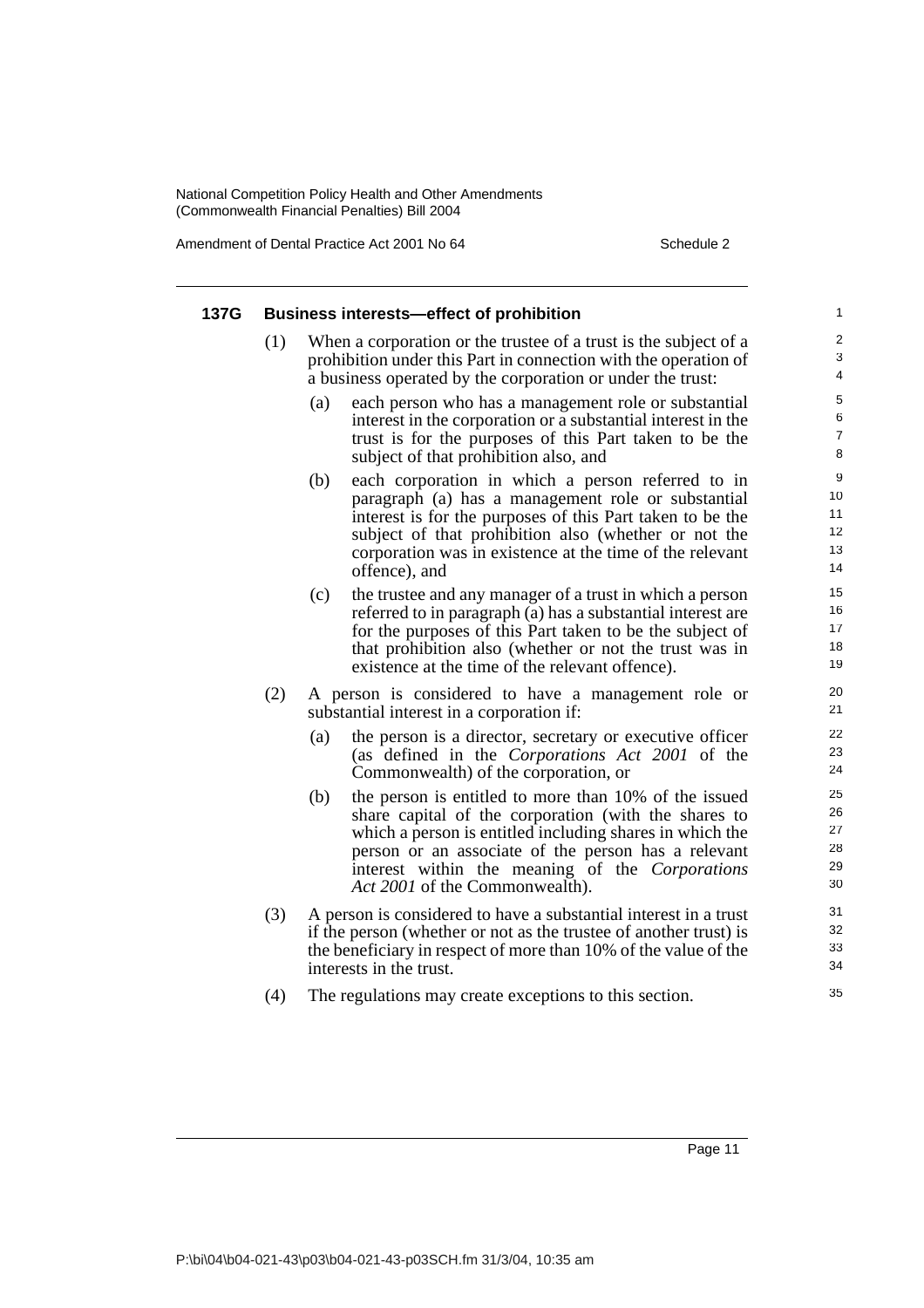Schedule 2 Amendment of Dental Practice Act 2001 No 64

## **137H Power to require information from convicted persons and others**

(1) When a corporation or the trustee of a trust is convicted of or made the subject of a criminal finding for an offence against this Part in connection with the operation of a business operated by the corporation or under the trust, the Director-General may require certain persons to provide specified information to the Director-General, as provided by this section.

- (2) The corporation or trustee may be required to provide information that the Director-General may reasonably require to ascertain the identity of each person who has a management role or substantial interest in the corporation or a substantial interest in the trust.
- (3) A person whom the Director-General reasonably believes has a management role or substantial interest in the corporation or a substantial interest in the trust may be required to provide information that the Director-General may reasonably require to ascertain:
	- (a) the identity of each corporation in which that person has a management role or substantial interest, or
	- (b) the identity of the trustee and any manager of a trust in which that person has a substantial interest.
- (4) A requirement to provide information is to be imposed by a direction in writing served on the person, corporation or trustee concerned. The direction must specify a period of not less than 7 days as the period within which the required information must be provided.
- (5) A person who fails without reasonable excuse to comply with a requirement under this section is guilty of an offence.

Maximum penalty:

- (a) in the case of a corporation, 400 penalty units for a first offence or 800 penalty units for a second or subsequent offence, or
- (b) in any other case, 200 penalty units for a first offence or 400 penalty units for a second or subsequent offence.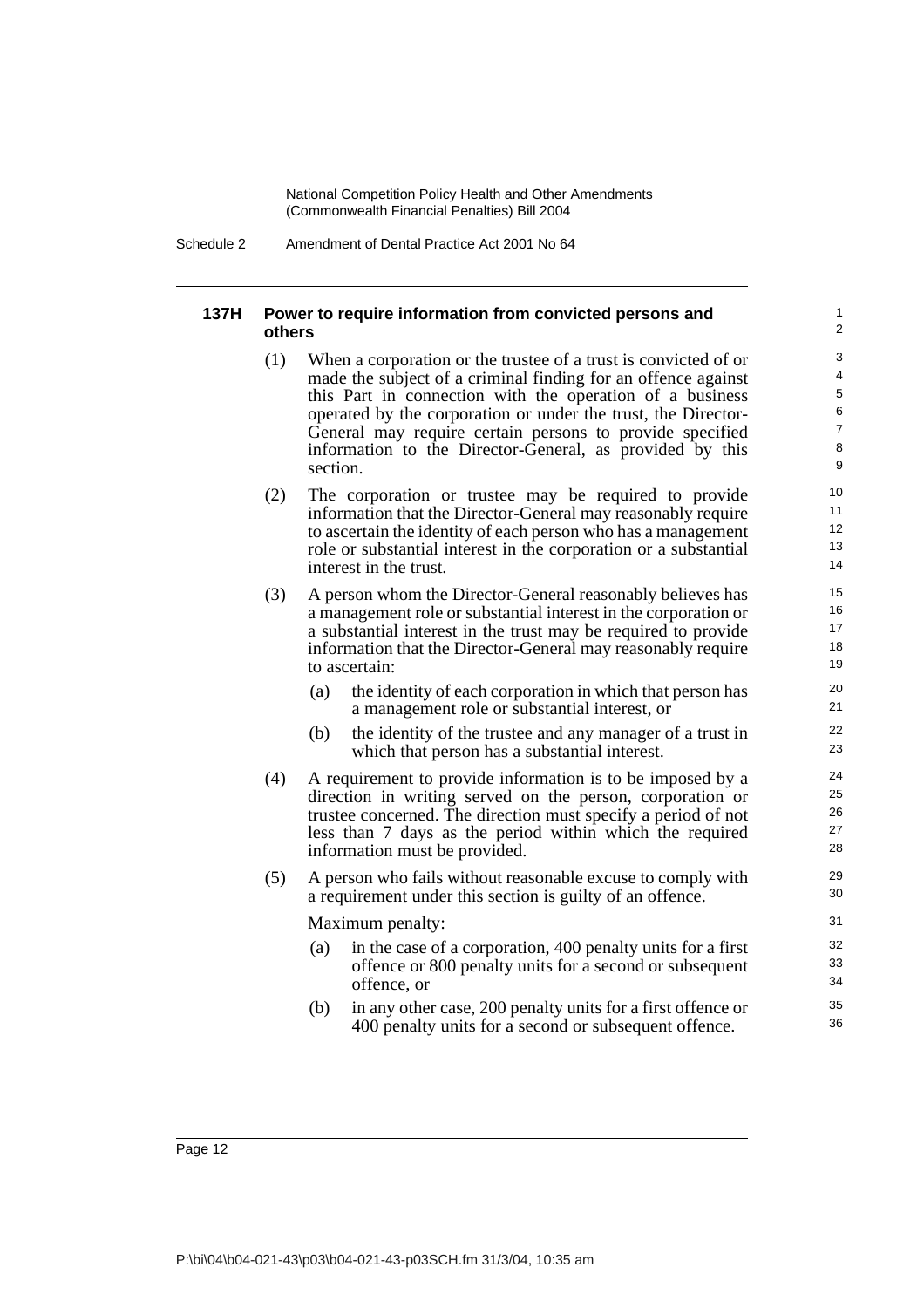Amendment of Dental Practice Act 2001 No 64 Schedule 2

|        |             | (6) |                     | A person who in purported compliance with a requirement<br>under this section provides information that is false or<br>misleading in a material particular is guilty of an offence<br>unless the person satisfies the court that the person did not<br>know and could not reasonably be expected to have known<br>that the information was false or misleading. | $\mathbf{1}$<br>$\overline{2}$<br>3<br>$\overline{4}$<br>5<br>6 |
|--------|-------------|-----|---------------------|-----------------------------------------------------------------------------------------------------------------------------------------------------------------------------------------------------------------------------------------------------------------------------------------------------------------------------------------------------------------|-----------------------------------------------------------------|
|        |             |     |                     | Maximum penalty:                                                                                                                                                                                                                                                                                                                                                | $\overline{7}$                                                  |
|        |             |     | (a)                 | in the case of a corporation, 400 penalty units for a first<br>offence or 800 penalty units for a second or subsequent<br>offence, or                                                                                                                                                                                                                           | 8<br>9<br>10                                                    |
|        |             |     | (b)                 | in any other case, 200 penalty units for a first offence or<br>400 penalty units for a second or subsequent offence.                                                                                                                                                                                                                                            | 11<br>12 <sup>2</sup>                                           |
|        | <b>1371</b> |     |                     | <b>Evidentiary certificate</b>                                                                                                                                                                                                                                                                                                                                  | 13                                                              |
|        |             | (1) |                     | The Director-General may issue a certificate to the effect that<br>a person specified in the certificate is or was prohibited under<br>this Part from operating a business that provides dental<br>services during a period specified in the certificate.                                                                                                       | 14<br>15<br>16<br>17                                            |
|        |             | (2) |                     | Such a certificate is evidence of the matters certified.                                                                                                                                                                                                                                                                                                        | 18                                                              |
|        |             | (3) |                     | A certificate purporting to be a certificate issued by the<br>Director-General under this section is presumed to have been<br>so issued unless the contrary is established.                                                                                                                                                                                     | 19<br>20<br>21                                                  |
| [8]    |             |     |                     | Section 139 Approval for employment of dentists by non-dentists                                                                                                                                                                                                                                                                                                 | 22                                                              |
|        |             |     | Omit the section.   |                                                                                                                                                                                                                                                                                                                                                                 | 23                                                              |
| [9]    |             |     |                     | Section 141 Carrying on practice of deceased dentist                                                                                                                                                                                                                                                                                                            | 24                                                              |
|        |             |     | Omit the section.   |                                                                                                                                                                                                                                                                                                                                                                 | 25                                                              |
| $[10]$ |             |     |                     | Section 142 Civil liability of directors of incorporated practices                                                                                                                                                                                                                                                                                              | 26                                                              |
|        |             |     | Omit the section.   |                                                                                                                                                                                                                                                                                                                                                                 | 27                                                              |
| $[11]$ |             |     |                     | <b>Section 158 Regulations</b>                                                                                                                                                                                                                                                                                                                                  | 28                                                              |
|        |             |     |                     | Omit "referred to in section 41 (2) (d)–(g)" from section 158 (2) (n).                                                                                                                                                                                                                                                                                          | 29                                                              |
| $[12]$ |             |     | Section 158 (2) (v) |                                                                                                                                                                                                                                                                                                                                                                 | 30                                                              |
|        |             |     | Omit the paragraph. |                                                                                                                                                                                                                                                                                                                                                                 | 31                                                              |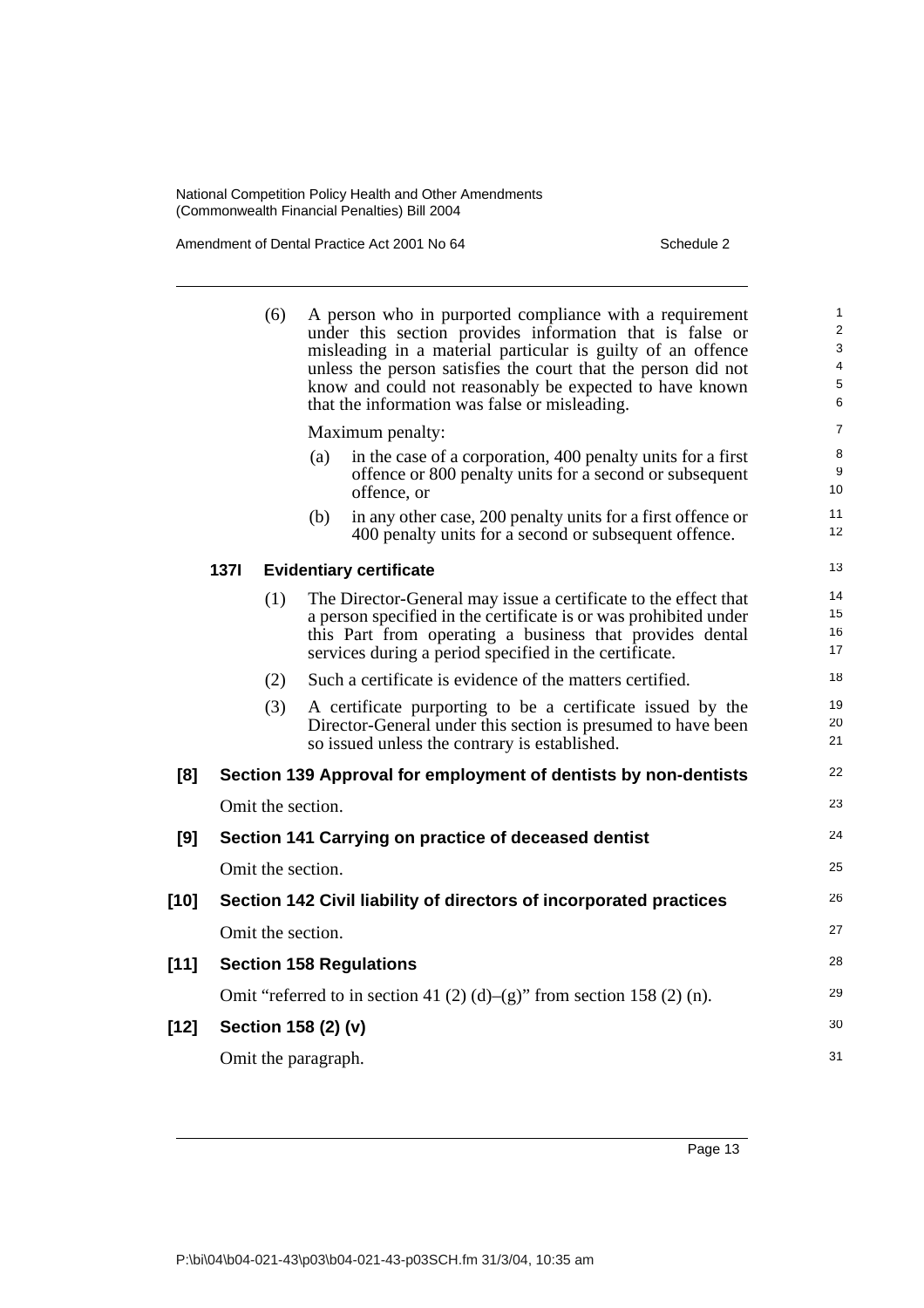Schedule 2 Amendment of Dental Practice Act 2001 No 64

## **[13] Schedule 7 Savings and transitional provisions**

1  $\overline{2}$ 

Insert at the end of clause 2 (1):

*National Competition Policy Health and Other Amendments (Commonwealth Financial Penalties) Act 2004*, to the extent that it amends this Act

#### **Explanatory note**

The *Dental Practice Act 2001* (the *Principal Act*) was enacted to replace the existing *Dentists Act 1989* as a result of a National Competition Policy review of that Act. Section 41 of the Principal Act defines *unsatisfactory professional conduct* in relation to a dentist. Under section 41 (1) (c) of that Act (which continues a restriction under the existing Act), such conduct includes practising dentistry for remuneration in the course of employment by, or in association with, a non-dentist (being any person or body who is not a registered dentist other than certain specified entities, or persons or bodies approved by the Dental Board). **Schedule 2 [4]** removes this restriction on the practice of dentistry and makes consequential amendments. **Schedule 2 [8] and [11]** also make consequential amendments.

Section 34 of the Principal Act (also continuing an existing provision) allows registered dentists to practise dentistry as the director or employee of a corporation only if the corporation is an incorporated practice (that is, if the corporation is controlled by one or more registered dentists, and all the directors and shareholders of the corporation are registered dentists or family members of the registered dentists concerned). **Schedule 2 [2]** removes this restriction on the practice of dentistry. **Schedule 2 [1], [6], [10] and [12]** make consequential amendments.

**Schedule 2 [2]** also inserts a new section 34 into the Principal Act to make it clear that nothing in the Act prevents a registered dentist from practising dentistry as the director or employee of any corporation or in the course of employment by, or in association with, any body or person.

**Schedule 2 [7]** inserts a new Part 11A (sections 137A-137I) into the Principal Act. Under proposed section 137A, it will be an offence for a person who employs a registered dentist to direct or incite the dentist to engage in conduct in the course of professional practice that would constitute unsatisfactory professional conduct (which, under the amendment proposed to be made by **Schedule 2 [3]**, will include overservicing) or professional misconduct. Under proposed section 137D, the Director-General of the Department of Health will be able to prohibit persons who have been convicted of or made the subject of a criminal finding for such an offence from operating a business that provides dental services. Such a prohibition has an extended operation. For example, it will prohibit the person from having a management role or substantial interest in a corporation that operates such a business or from having a substantial interest in a trust under which such a business is operated.

**Schedule 2 [9]** makes an amendment consequential on the amendments made by **Schedule 2 [2] and [4]**.

**Schedule 2 [5]** substitutes a provision consequential on the amendments made by **Schedule 2 [3] and [4]**.

**Schedule 2 [13]** provides for the making of savings and transitional regulations as a consequence of the proposed amendments to the Principal Act.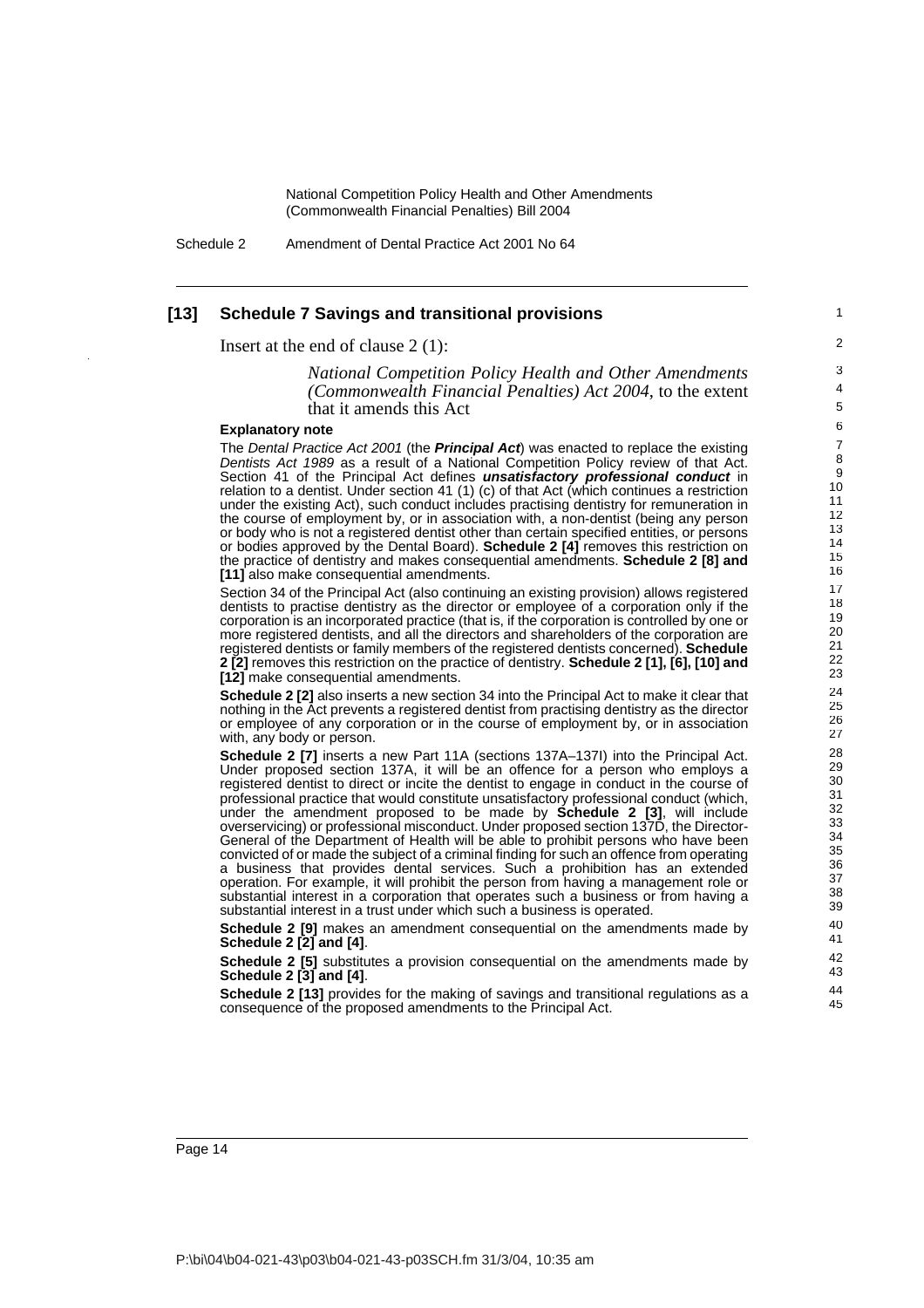Amendment of Optometrists Act 2002 No 30 Schedule 3

|       |                                   | <b>Schedule 3 Amendment of Optometrists Act 2002</b><br><b>No 30</b> |     | $\mathbf{1}$<br>$\overline{2}$                                                                                                                                                                                                                                              |                                |  |
|-------|-----------------------------------|----------------------------------------------------------------------|-----|-----------------------------------------------------------------------------------------------------------------------------------------------------------------------------------------------------------------------------------------------------------------------------|--------------------------------|--|
|       |                                   |                                                                      |     | (Section 3)                                                                                                                                                                                                                                                                 | 3                              |  |
| [1]   | <b>Section 23</b>                 |                                                                      |     |                                                                                                                                                                                                                                                                             |                                |  |
|       | Omit the section. Insert instead: |                                                                      |     |                                                                                                                                                                                                                                                                             |                                |  |
|       | 23                                |                                                                      |     | <b>Ownership of optometry practices</b>                                                                                                                                                                                                                                     | 6                              |  |
|       |                                   |                                                                      |     | Nothing in this Act (except section 120D) prevents a<br>registered optometrist from practising optometry as the<br>director or employee of any corporation or in the course of<br>employment by, or in association with, any body or person.                                | $\overline{7}$<br>8<br>9<br>10 |  |
| [2]   |                                   |                                                                      |     | Section 29 Meaning of "unsatisfactory professional conduct"                                                                                                                                                                                                                 | 11                             |  |
|       |                                   |                                                                      |     | Omit section 29 $(1)$ (g) and (h).                                                                                                                                                                                                                                          | 12                             |  |
| $[3]$ |                                   | <b>Section 29 (3)</b>                                                |     |                                                                                                                                                                                                                                                                             | 13                             |  |
|       |                                   | Omit the subsection.                                                 |     |                                                                                                                                                                                                                                                                             | 14                             |  |
| [4]   |                                   | Part 10A                                                             |     |                                                                                                                                                                                                                                                                             | 15                             |  |
|       |                                   | Insert after Part 10:                                                |     |                                                                                                                                                                                                                                                                             | 16                             |  |
|       |                                   | Part 10A                                                             |     | <b>Prohibition against directing or inciting</b><br>misconduct                                                                                                                                                                                                              | 17<br>18                       |  |
|       | 120A                              |                                                                      |     | Prohibition against directing or inciting misconduct                                                                                                                                                                                                                        | 19                             |  |
|       |                                   | (1)                                                                  |     | A person <i>(the employer)</i> who employs a registered<br>optometrist must not direct or incite the optometrist to engage<br>in conduct in the course of professional practice that would<br>constitute unsatisfactory professional conduct or professional<br>misconduct. | 20<br>21<br>22<br>23<br>24     |  |
|       |                                   |                                                                      |     | Maximum penalty:                                                                                                                                                                                                                                                            | 25                             |  |
|       |                                   |                                                                      | (a) | in the case of a corporation, 400 penalty units for a first<br>offence or 800 penalty units for a second or subsequent<br>offence, or                                                                                                                                       | 26<br>27<br>28                 |  |
|       |                                   |                                                                      | (b) | in any other case, 200 penalty units for a first offence or<br>400 penalty units for a second or subsequent offence.                                                                                                                                                        | 29<br>30                       |  |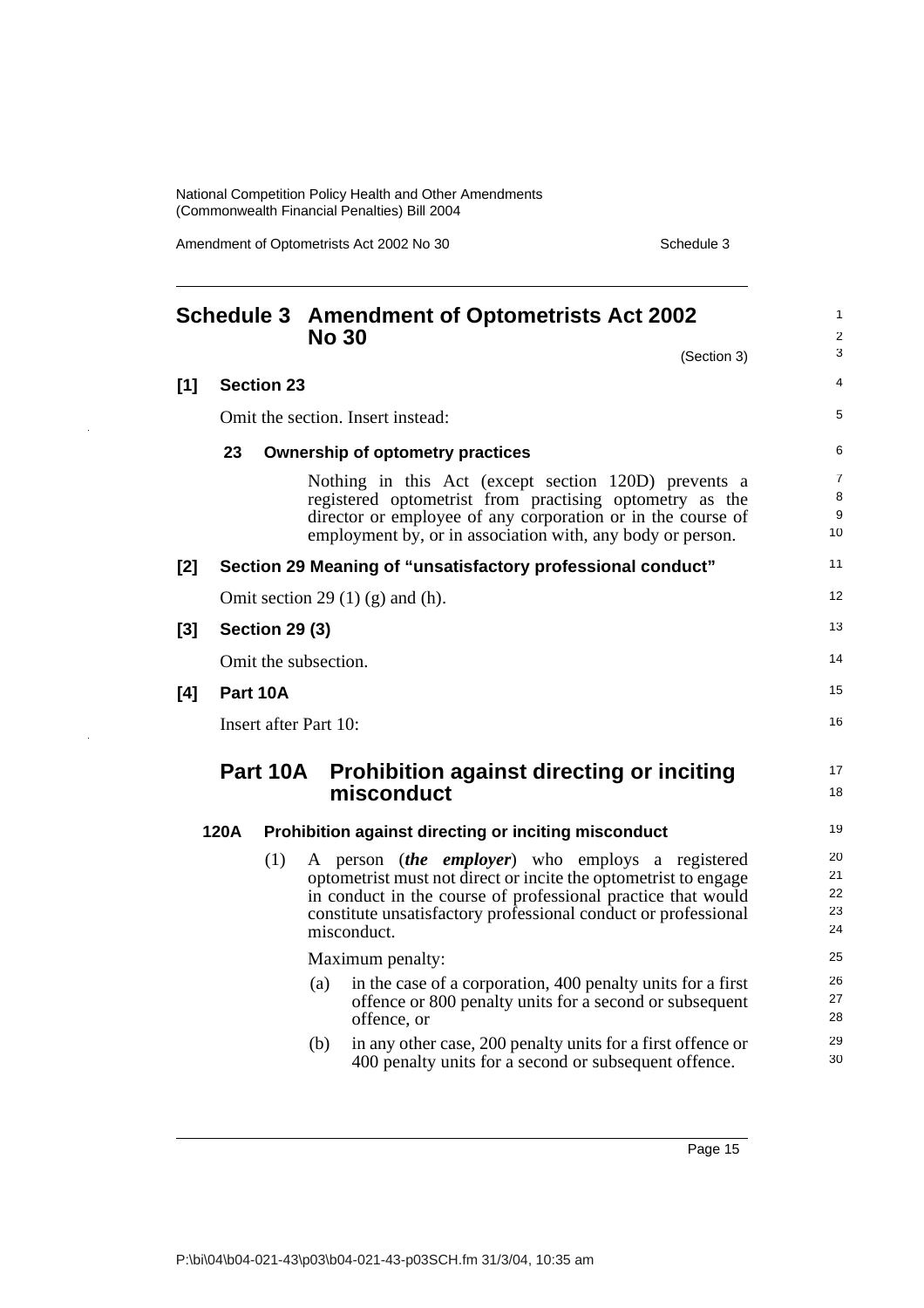- (2) For the purposes of this section, any actions of an agent or employee of the employer are taken to be actions of the employer unless the employer establishes:
	- (a) that the employer had no knowledge of those actions, and

- (b) that the employer could not, by the exercise of due diligence, have prevented those actions.
- (3) If a person is convicted of or made the subject of a criminal finding for an offence against this section in respect of the actions of an agent or employee of the person, the agent or employee is for the purposes of this Part taken to have been convicted of or made the subject of a criminal finding for the offence also.
- (4) When a court convicts or makes a criminal finding against a person for an offence against this section, the registrar or other proper officer of the court must notify the Director-General in writing of the conviction or criminal finding.
- (5) This section does not apply in respect of the employment of an optometrist by any of the following:
	- (a) a public health organisation within the meaning of the *Health Services Act 1997*,
	- (b) a private hospital or day procedure centre within the meaning of the *Private Hospitals and Day Procedure Centres Act 1988*,
	- (c) a nursing home within the meaning of the *Nursing Homes Act 1988*.

## **120B Extended concept of employment**

- (1) When a registered optometrist engages in the practice of optometry in the course of the carrying on of a business, any person who owns, manages, controls, conducts or operates that business is for the purposes of this Part taken to employ the optometrist (in addition to any person who actually employs the optometrist).
- (2) When a registered optometrist is employed by a corporation, each of the following persons is for the purposes of this Part also considered to be the employer of the optometrist (in addition to the corporation):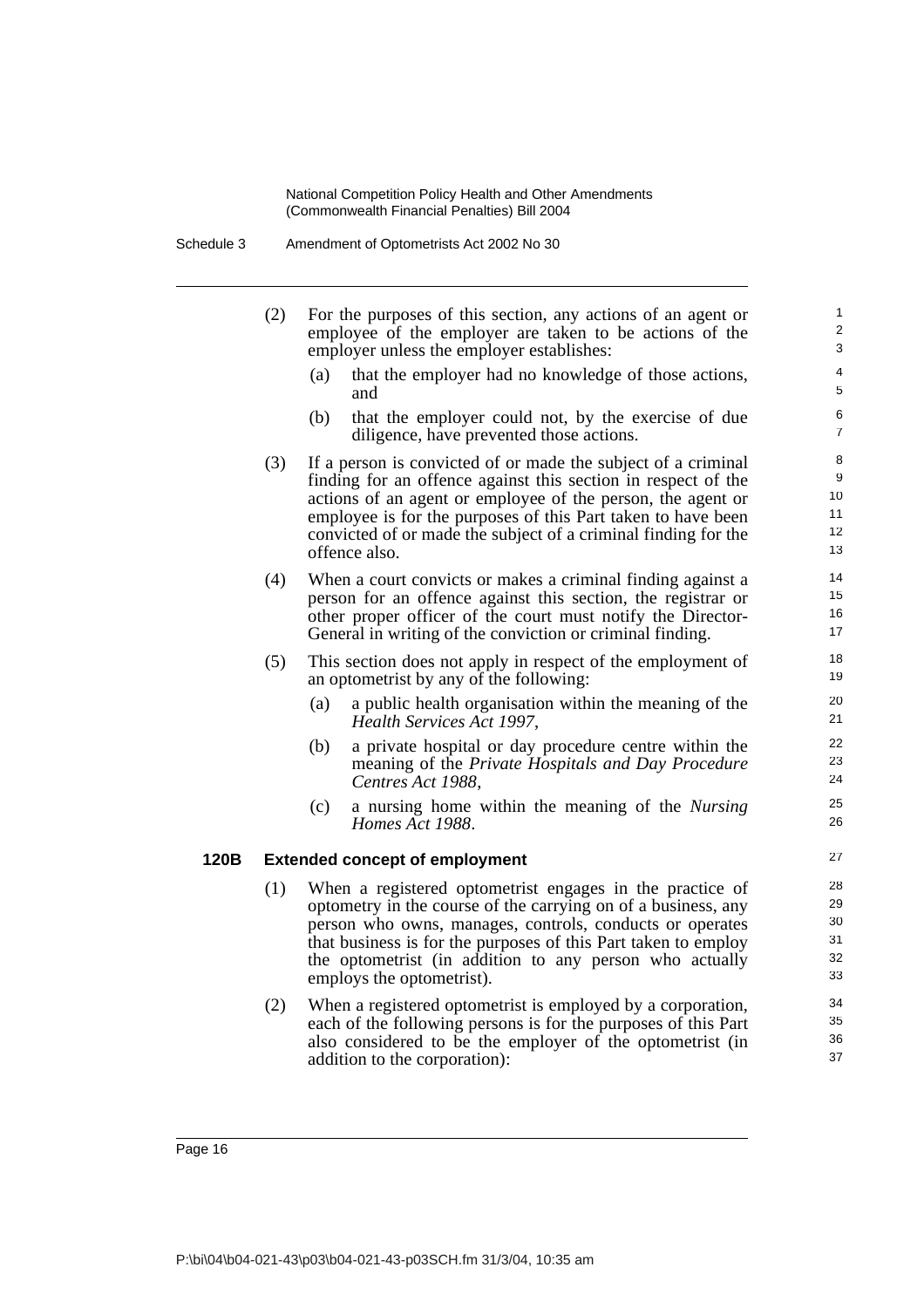Amendment of Optometrists Act 2002 No 30 Schedule 3

|      | (a) | a person who is a director, secretary or executive officer<br>(as defined in the Corporations Act 2001 of the<br>Commonwealth) of the corporation or is concerned in<br>the management of the corporation, |
|------|-----|------------------------------------------------------------------------------------------------------------------------------------------------------------------------------------------------------------|
|      | (b) | any other employee of the corporation in accordance<br>with whose directions the optometrist is required or<br>expected to act.                                                                            |
| 120C |     | <b>Extended concept of carrying on business</b>                                                                                                                                                            |

- (1) If an optometrist engaged in the practice of optometry is provided, in the course of the carrying on of a business, with services that facilitate that practice and the operator of the business is entitled, in connection with the provision of those services, to a share or interest in the profits or income arising from the practice of optometry by the optometrist:
	- (a) that business is taken for the purposes of this Part to be a business that provides the optometrical services that are provided by the optometrist in the course of that practice, and
	- (b) the optometrist is taken for the purposes of this Part to be engaged in the practice of optometry in the course of the carrying on of that business.
- (2) Subsection (1) does not apply in respect of the practice of optometry by an optometrist in such circumstances as may be prescribed by the regulations as exempt from that subsection.
- (3) For the purposes of this Part, a person is considered to operate a business if the person:
	- (a) owns, manages, controls, conducts or operates the business, or
	- (b) has (within the meaning of section 120G) a management role or substantial interest in a corporation that operates the business or a substantial interest in a trust under which the business is operated.

## **120D Convicted offenders may be prohibited from carrying on business**

(1) The Director-General may, by notice in writing given to a person who has been convicted of or made the subject of a criminal finding for an offence against this Part, prohibit the person from operating a business that provides optometrical services.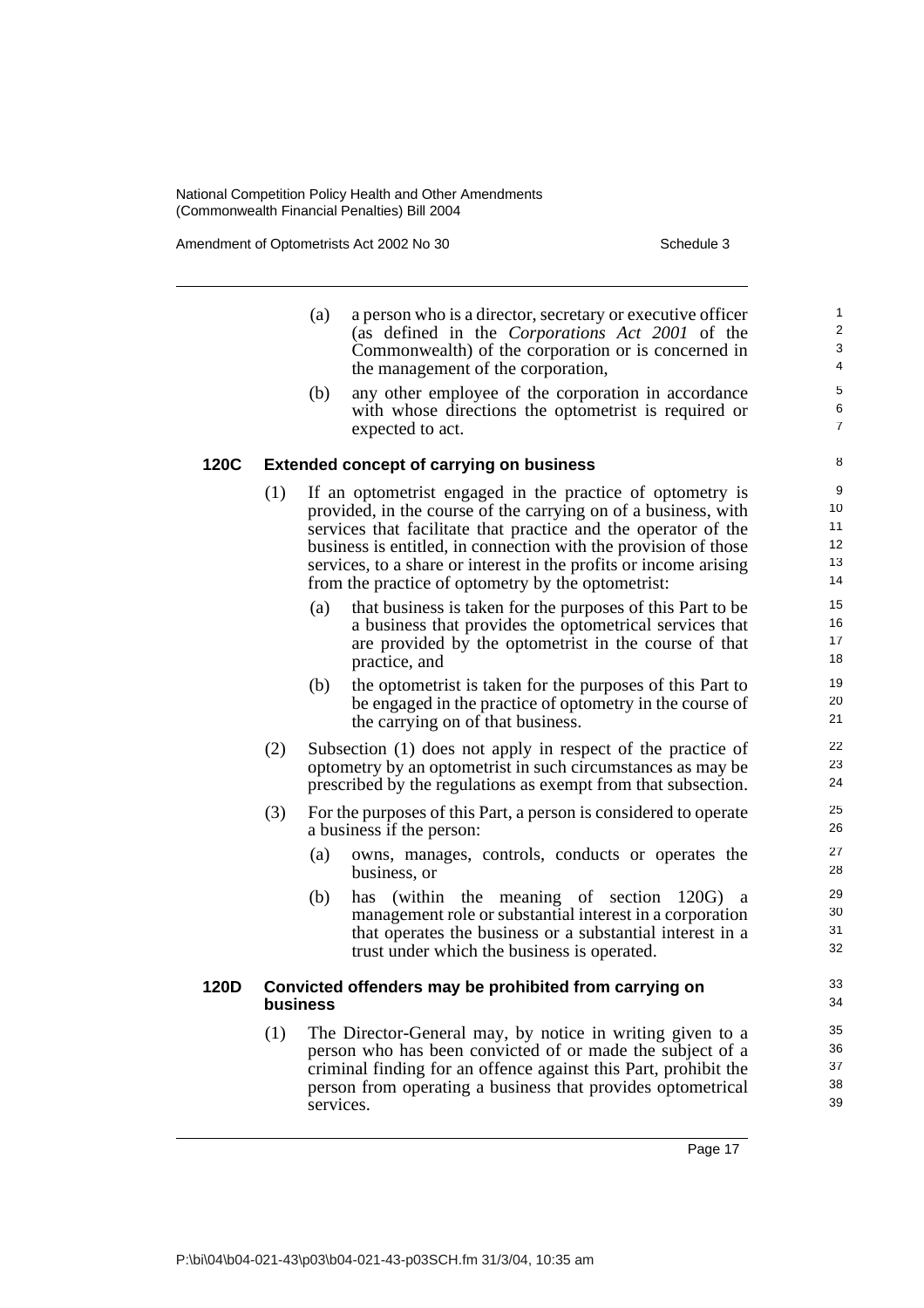- (2) The prohibition may be expressed to be:
	- (a) for a fixed period (in which case the prohibition remains in force only for that fixed period), or

- (b) for an unlimited period subject to an entitlement to apply after a specified time for the lifting of the prohibition (in which case the prohibition remains in force until it is lifted).
- (3) A prohibition may not be imposed under this section unless the Director-General is of the opinion that the person is not a fit and proper person to operate a business that provides optometrical services. The Director-General is entitled to presume, in the absence of evidence to the contrary, that a person who has been convicted of or made the subject of a criminal finding for an offence against this Part on 2 or more occasions in any period of 10 years is not a fit and proper person to operate such a business.
- (4) A prohibition under this section may be limited in its operation in either or both of the following ways:
	- (a) it may be limited to specified premises, but only where the person concerned operates a business that provides optometrical services at those premises and at other premises,
	- (b) it may be limited to premises within a specified area.
- (5) If a prohibition under this section is subject to an entitlement to apply after a specified time for the prohibition to be lifted, such an application may be made to the Director-General after that time. The Director-General may lift the prohibition or confirm the prohibition and set a further period after which an application for the prohibition to be lifted can be made under this subsection.

## **120E Offence of operating business while prohibited**

(1) A person who in contravention of a prohibition under this Part operates a business that provides optometrical services is guilty of an offence.

Maximum penalty:

(a) in the case of a corporation, 400 penalty units for a first offence or 800 penalty units for a second or subsequent offence, or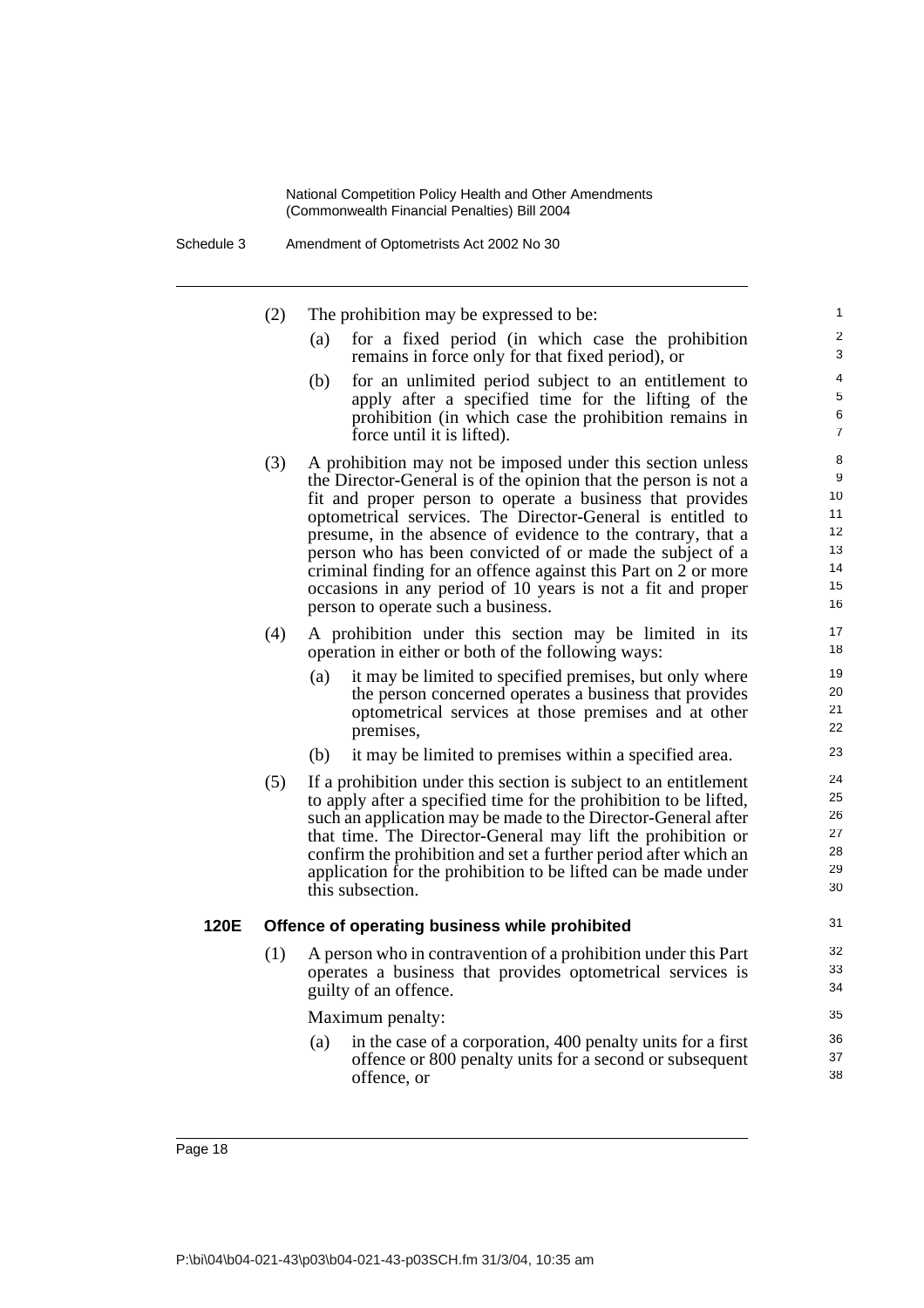Amendment of Optometrists Act 2002 No 30 Schedule 3

|             |     | (b)<br>in any other case, 200 penalty units for a first offence or<br>400 penalty units for a second or subsequent offence.                                                                                                                                                                                      | $\mathbf{1}$<br>2                |
|-------------|-----|------------------------------------------------------------------------------------------------------------------------------------------------------------------------------------------------------------------------------------------------------------------------------------------------------------------|----------------------------------|
|             | (2) | If a continuing state of affairs is created by an offence against<br>this section the offender is liable to a maximum penalty of:                                                                                                                                                                                | 3<br>4                           |
|             |     | 100 penalty units in the case of a corporation, or<br>(a)                                                                                                                                                                                                                                                        | $\mathbf 5$                      |
|             |     | (b)<br>50 penalty units in any other case,                                                                                                                                                                                                                                                                       | 6                                |
|             |     | in respect of each day on which that offence continues, in<br>addition to the penalty specified in subsection (1).                                                                                                                                                                                               | 7<br>8                           |
|             | (3) | If optometrical services are provided on premises on which a<br>business is carried on, it is to be presumed for the purposes of<br>this section, unless the contrary is established, that the<br>business provides those optometrical services.                                                                 | 9<br>10<br>11<br>12              |
| 120F        |     | <b>Effect of appeal against conviction</b>                                                                                                                                                                                                                                                                       | 13                               |
|             |     | A prohibition under this Part has no effect while an appeal is<br>pending against the conviction or criminal finding for the<br>offence on which the prohibition is based.                                                                                                                                       | 14<br>15<br>16                   |
| <b>120G</b> |     | <b>Business interests-effect of prohibition</b>                                                                                                                                                                                                                                                                  | 17                               |
|             | (1) | When a corporation or the trustee of a trust is the subject of a<br>prohibition under this Part in connection with the operation of<br>a business operated by the corporation or under the trust:                                                                                                                | 18<br>19<br>20                   |
|             |     | each person who has a management role or substantial<br>(a)<br>interest in the corporation or a substantial interest in the<br>trust is for the purposes of this Part taken to be the<br>subject of that prohibition also, and                                                                                   | 21<br>22<br>23<br>24             |
|             |     | each corporation in which a person referred to in<br>(b)<br>paragraph (a) has a management role or substantial<br>interest is for the purposes of this Part taken to be the<br>subject of that prohibition also (whether or not the<br>corporation was in existence at the time of the relevant<br>offence), and | 25<br>26<br>27<br>28<br>29<br>30 |
|             |     | the trustee and any manager of a trust in which a person<br>(c)<br>referred to in paragraph (a) has a substantial interest are<br>for the purposes of this Part taken to be the subject of<br>that prohibition also (whether or not the trust was in<br>existence at the time of the relevant offence).          | 31<br>32<br>33<br>34<br>35       |
|             | (2) | A person is considered to have a management role or<br>substantial interest in a corporation if:                                                                                                                                                                                                                 | 36<br>37                         |
|             |     |                                                                                                                                                                                                                                                                                                                  |                                  |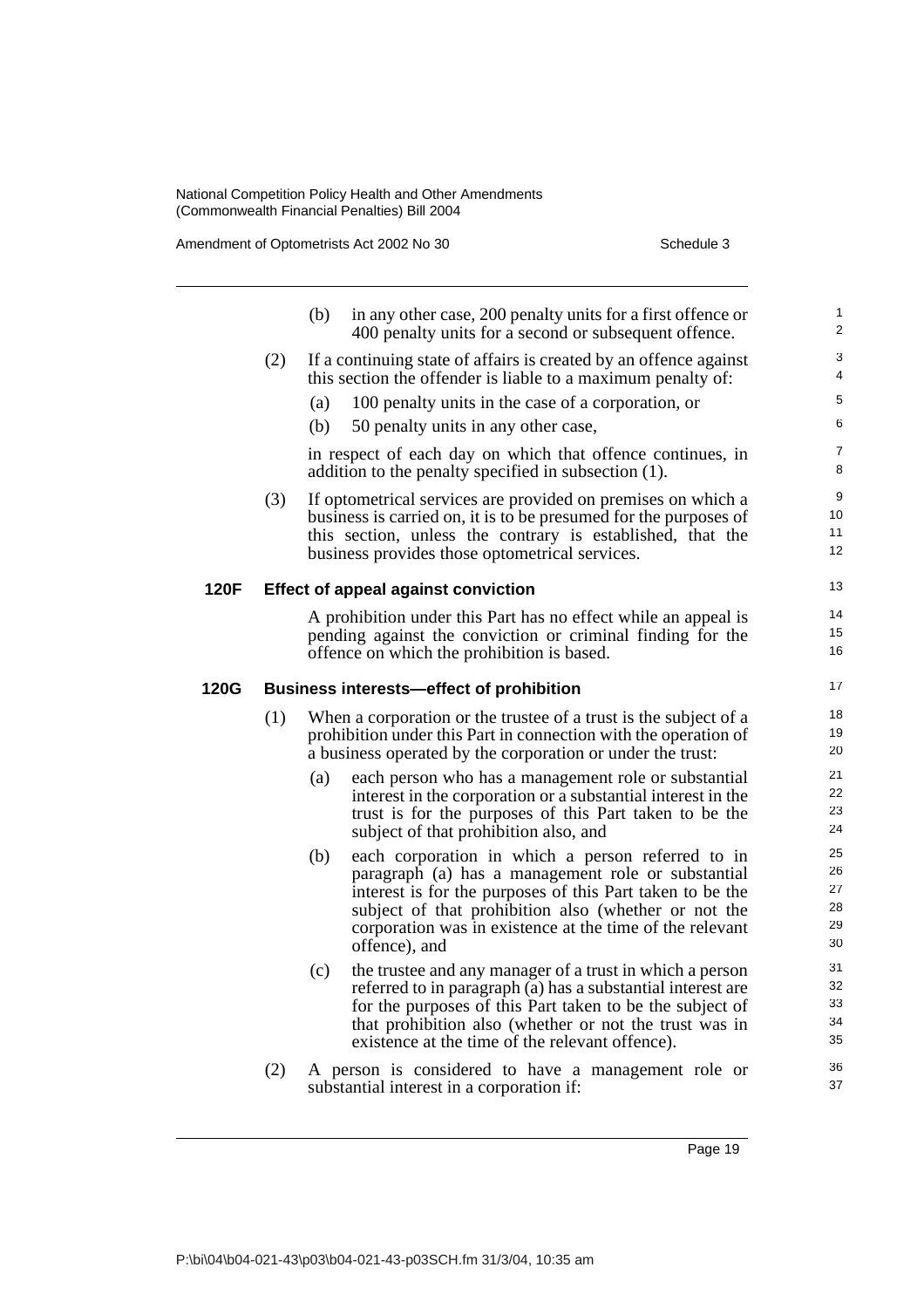| (a) | the person is a director, secretary or executive officer |
|-----|----------------------------------------------------------|
|     | (as defined in the <i>Corporations Act 2001</i> of the   |
|     | Commonwealth) of the corporation, or                     |

- (b) the person is entitled to more than 10% of the issued share capital of the corporation (with the shares to which a person is entitled including shares in which the person or an associate of the person has a relevant interest within the meaning of the *Corporations Act 2001* of the Commonwealth).
- (3) A person is considered to have a substantial interest in a trust if the person (whether or not as the trustee of another trust) is the beneficiary in respect of more than 10% of the value of the interests in the trust.
- (4) The regulations may create exceptions to this section.

## **120H Power to require information from convicted persons and others**

- (1) When a corporation or the trustee of a trust is convicted of or made the subject of a criminal finding for an offence against this Part in connection with the operation of a business operated by the corporation or under the trust, the Director-General may require certain persons to provide specified information to the Director-General, as provided by this section.
- (2) The corporation or trustee may be required to provide information that the Director-General may reasonably require to ascertain the identity of each person who has a management role or substantial interest in the corporation or a substantial interest in the trust.
- (3) A person whom the Director-General reasonably believes has a management role or substantial interest in the corporation or a substantial interest in the trust may be required to provide information that the Director-General may reasonably require to ascertain:
	- (a) the identity of each corporation in which that person has a management role or substantial interest, or
	- (b) the identity of the trustee and any manager of a trust in which that person has a substantial interest.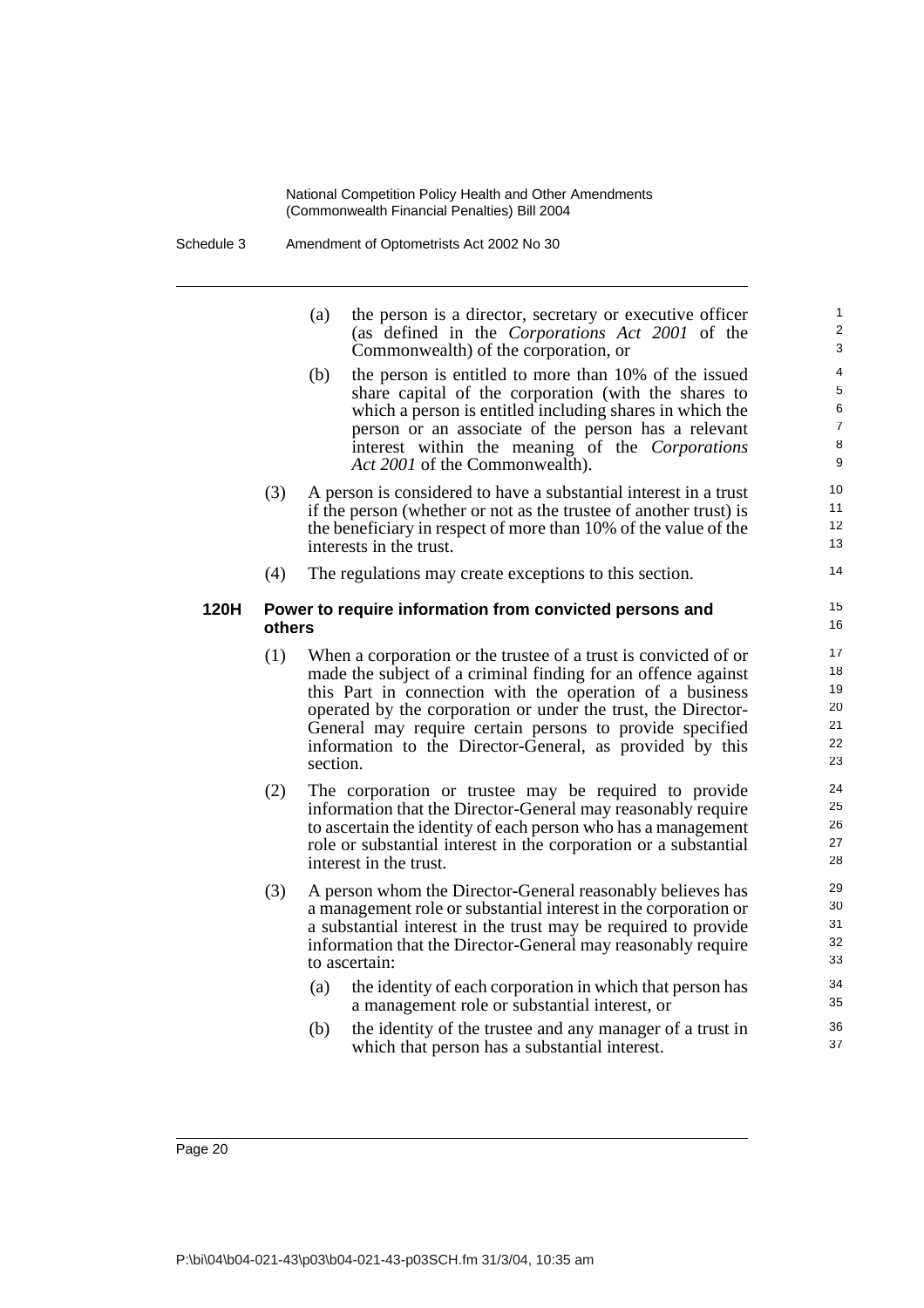Amendment of Optometrists Act 2002 No 30 Schedule 3

|             | (4) | A requirement to provide information is to be imposed by a<br>direction in writing served on the person, corporation or<br>trustee concerned. The direction must specify a period of not<br>less than 7 days as the period within which the required<br>information must be provided.                                                                           | 1<br>2<br>$\mathbf{3}$<br>4<br>5 |  |  |  |
|-------------|-----|-----------------------------------------------------------------------------------------------------------------------------------------------------------------------------------------------------------------------------------------------------------------------------------------------------------------------------------------------------------------|----------------------------------|--|--|--|
|             | (5) | A person who fails without reasonable excuse to comply with<br>a requirement under this section is guilty of an offence.                                                                                                                                                                                                                                        | 6<br>$\overline{7}$              |  |  |  |
|             |     | Maximum penalty:                                                                                                                                                                                                                                                                                                                                                | 8                                |  |  |  |
|             |     | in the case of a corporation, 400 penalty units for a first<br>(a)<br>offence or 800 penalty units for a second or subsequent<br>offence, or                                                                                                                                                                                                                    | 9<br>10<br>11                    |  |  |  |
|             |     | in any other case, 200 penalty units for a first offence or<br>(b)<br>400 penalty units for a second or subsequent offence.                                                                                                                                                                                                                                     | 12<br>13                         |  |  |  |
|             | (6) | A person who in purported compliance with a requirement<br>under this section provides information that is false or<br>misleading in a material particular is guilty of an offence<br>unless the person satisfies the court that the person did not<br>know and could not reasonably be expected to have known<br>that the information was false or misleading. | 14<br>15<br>16<br>17<br>18<br>19 |  |  |  |
|             |     | Maximum penalty:                                                                                                                                                                                                                                                                                                                                                | 20                               |  |  |  |
|             |     | in the case of a corporation, 400 penalty units for a first<br>(a)<br>offence or 800 penalty units for a second or subsequent<br>offence, or                                                                                                                                                                                                                    | 21<br>22<br>23                   |  |  |  |
|             |     | in any other case, 200 penalty units for a first offence or<br>(b)<br>400 penalty units for a second or subsequent offence.                                                                                                                                                                                                                                     | 24<br>25                         |  |  |  |
| <b>1201</b> |     | <b>Evidentiary certificate</b>                                                                                                                                                                                                                                                                                                                                  | 26                               |  |  |  |
|             | (1) | The Director-General may issue a certificate to the effect that<br>a person specified in the certificate is or was prohibited under<br>this Part from operating a business that provides optometrical<br>services during a period specified in the certificate.                                                                                                 |                                  |  |  |  |
|             | (2) | Such a certificate is evidence of the matters certified.                                                                                                                                                                                                                                                                                                        | 31                               |  |  |  |
|             | (3) | A certificate purporting to be a certificate issued by the<br>Director-General under this section is presumed to have been<br>so issued unless the contrary is established.                                                                                                                                                                                     | 32<br>33<br>34                   |  |  |  |
|             |     |                                                                                                                                                                                                                                                                                                                                                                 |                                  |  |  |  |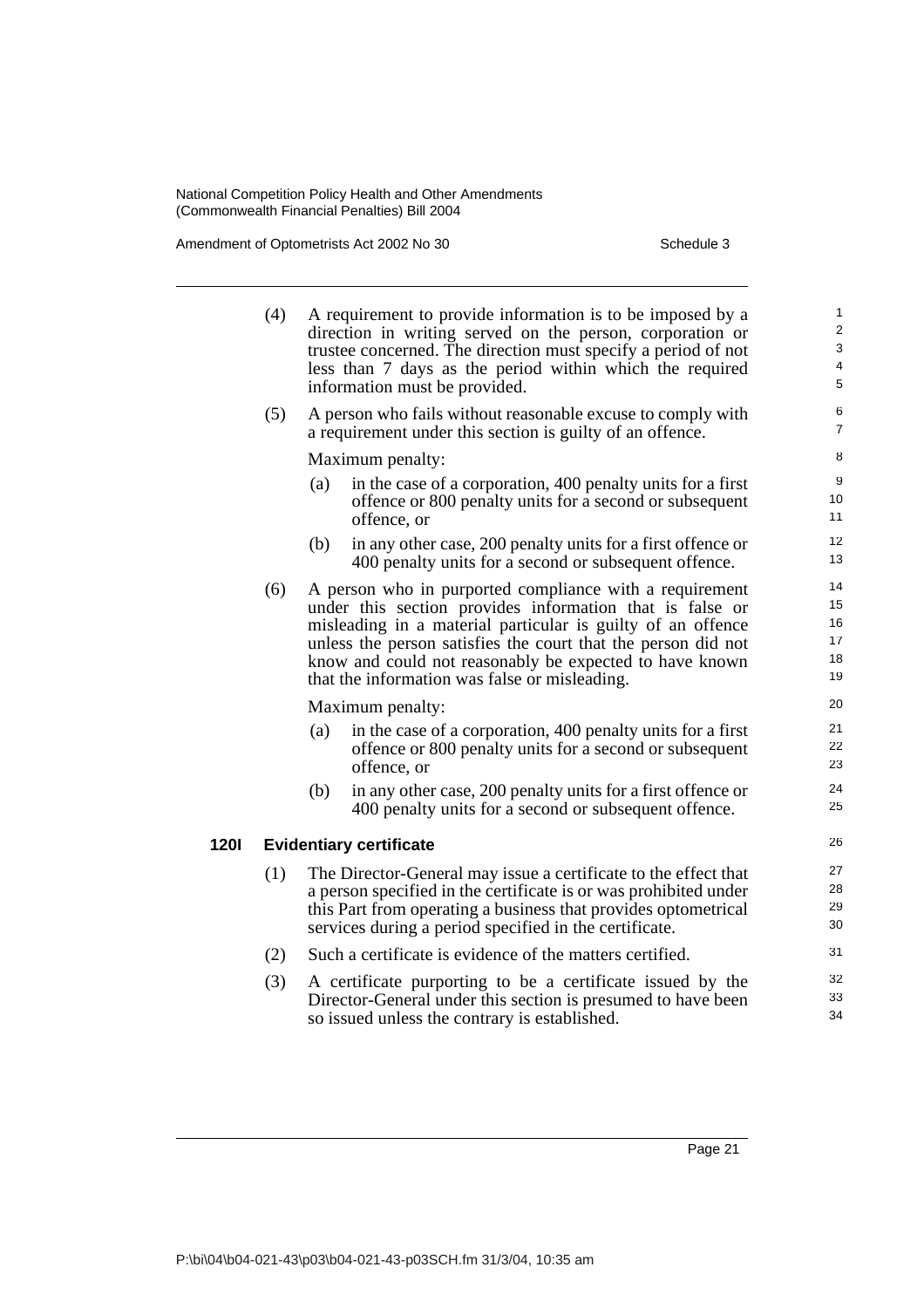Schedule 3 Amendment of Optometrists Act 2002 No 30

## **[5] Schedule 7 Savings and transitional provisions**

Insert at the end of clause 2 (1):

*National Competition Policy Health and Other Amendments (Commonwealth Financial Penalties) Act 2004*, to the extent that it amends this Act

#### **Explanatory note**

The *Optometrists Act 2002* (the *Principal Act*) was enacted to replace the existing *Optometrists Act 1930* as a result of a National Competition Policy review of that Act. Section 23 of the Principal Act (continuing a similar restriction under the existing Act) restricts the carrying on of the business of the practice of optometry to registered optometrists, incorporated practices, existing optometry businesses, persons approved by the Minister for Health, persons carrying on the business of a deceased optometrist for a limited period and others as permitted by the regulations. **Schedule 3 [1]** removes this restriction on the practice of optometry.

**Schedule 3 [1]** also inserts a new section 23 into the Principal Act to make it clear that nothing in the Act prevents a registered optometrist from practising optometry as the director or employee of any corporation or in the course of employment by, or in association with, any body or person.

**Schedule 3 [4]** inserts a new Part 10A (sections 120A–120I) into the Principal Act. Under proposed section 120A, it will be an offence for a person who employs a registered optometrist to direct or incite the optometrist to engage in conduct in the course of professional practice that would constitute unsatisfactory professional conduct (which, under the current definition of that term in the Principal Act, includes overservicing) or professional misconduct. Under proposed section 120D, the Director-General of the Department of Health will be able to prohibit persons who have been convicted of or made the subject of a criminal finding for such an offence from operating a business that provides optometrical services. Such a prohibition has an extended operation. For example, it will prohibit the person from having a management role or substantial interest in a corporation that operates such a business or from having a substantial interest in a trust under which such a business is operated.

**Schedule 3 [2] and [3]** make amendments consequential on the amendments made by **Schedule 3 [1]**.

**Schedule 3 [5]** provides for the making of savings and transitional regulations as a consequence of the proposed amendments to the Principal Act.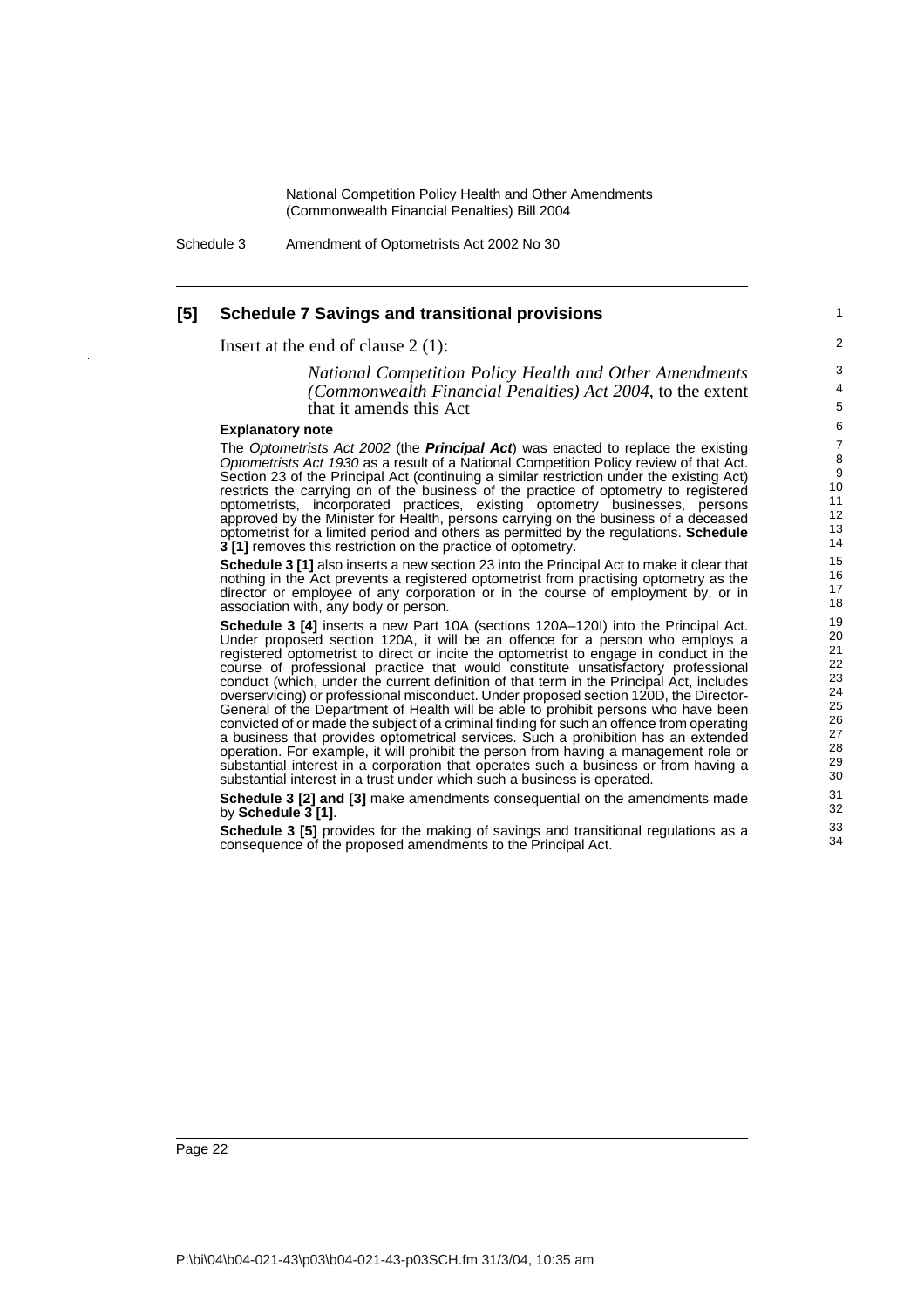Amendment of Pharmacy Act 1964 No 48 Schedule 4

|       |                                |     | Schedule 4 Amendment of Pharmacy Act 1964 No 48<br>(Section 3)                                                                                                                                                                                                                | 1<br>2                              |
|-------|--------------------------------|-----|-------------------------------------------------------------------------------------------------------------------------------------------------------------------------------------------------------------------------------------------------------------------------------|-------------------------------------|
| $[1]$ | <b>Section 19A Definitions</b> |     |                                                                                                                                                                                                                                                                               | 3                                   |
|       |                                |     | Omit paragraph (e) of the definition of <i>professional misconduct</i> .                                                                                                                                                                                                      | $\overline{4}$                      |
|       | Insert instead:                |     |                                                                                                                                                                                                                                                                               | 5                                   |
|       |                                | (e) | (except as provided by section $25$ (2) (d)) the<br>pharmacist's carrying on the business of a pharmacist<br>for or on behalf of, or in association with, an individual,<br>a body corporate or an unincorporated body that is not<br>entitled to carry on that business, and | 6<br>$\overline{7}$<br>8<br>9<br>10 |
| [2]   |                                |     | Section 25 Persons other than pharmacists not to carry on<br>pharmacists' businesses                                                                                                                                                                                          | 11<br>12                            |
|       |                                |     | Omit section $25(1)$ , $(1A)$ and $(2)$ . Insert instead:                                                                                                                                                                                                                     | 13                                  |
|       | (1)                            |     | An individual, a body corporate or an unincorporated body<br>must not carry on, as owner or otherwise, the business of a<br>pharmacist in a pharmacy unless as one of the following:                                                                                          | 14<br>15<br>16                      |
|       |                                | (a) | a pharmacist (being an individual),                                                                                                                                                                                                                                           | 17                                  |
|       |                                | (b) | a partnership consisting only of pharmacists and<br>formed for the purpose of carrying on the business of a<br>pharmacist in a pharmacy,                                                                                                                                      | 18<br>19<br>20                      |
|       |                                | (c) | an incorporated practice.                                                                                                                                                                                                                                                     | 21                                  |
|       | (1A)                           |     | In subsection $(1)$ , <i>incorporated practice</i> means a body<br>corporate:                                                                                                                                                                                                 | 22<br>23                            |
|       |                                | (a) | all the shareholders and directors of which are<br>pharmacists, and                                                                                                                                                                                                           | 24<br>25                            |
|       |                                | (b) | formed for the purpose of carrying on the business of a<br>pharmacist in a pharmacy.                                                                                                                                                                                          | 26<br>27                            |
|       | (2)                            |     | Subsection (1) does not prevent:                                                                                                                                                                                                                                              | 28                                  |
|       |                                | (a) | an individual from being employed in the carrying on of<br>the business of a pharmacist, or                                                                                                                                                                                   | 29<br>30                            |
|       |                                | (b) | an individual, a body corporate or an unincorporated<br>body from having a pecuniary interest in the business of<br>a pharmacist, or                                                                                                                                          | 31<br>32<br>33                      |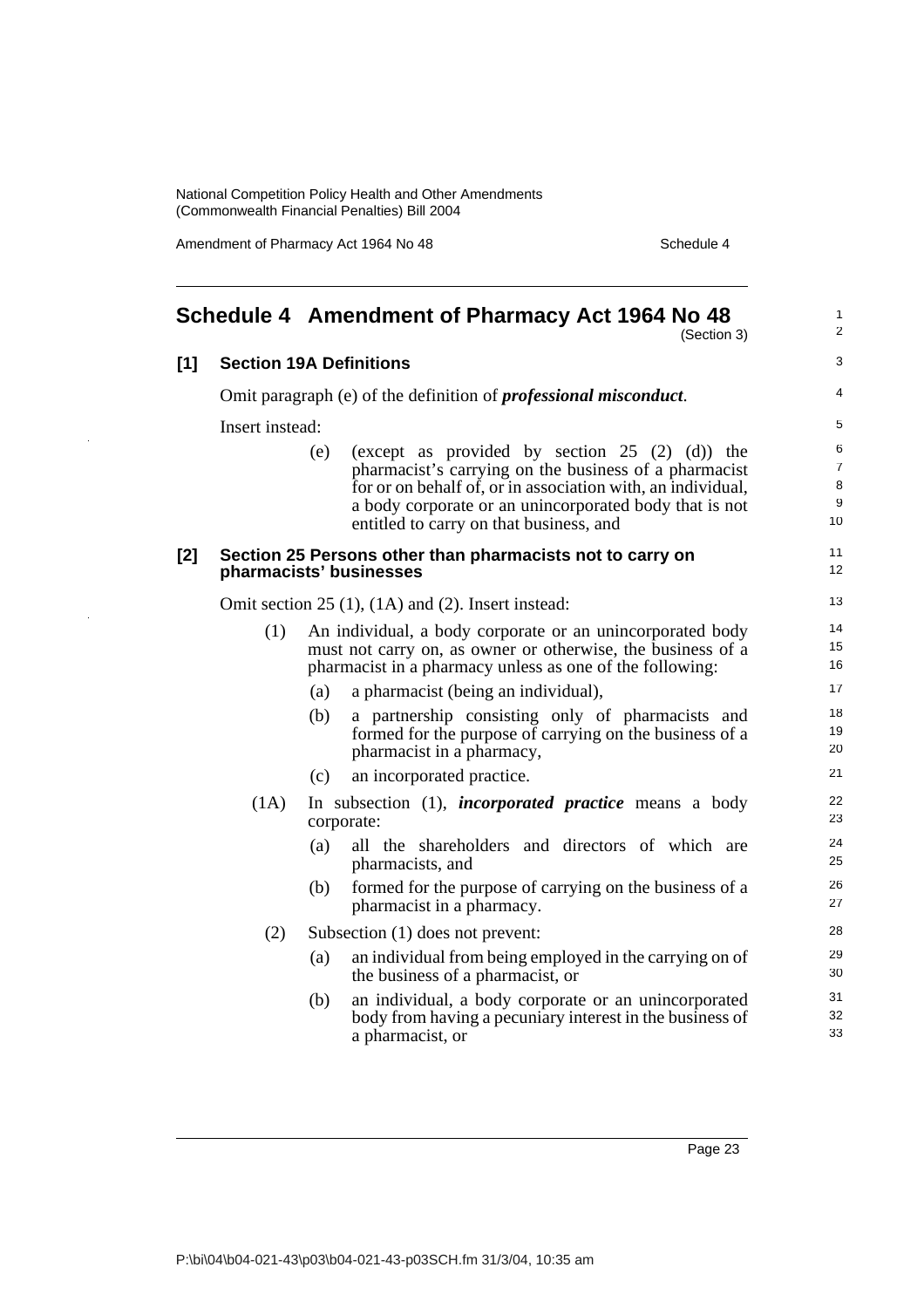|     |                                                |                       | (c)<br>an individual, a body corporate or an unincorporated<br>body from carrying on the business of a pharmacist in<br>circumstances prescribed by the regulations, or<br>(d)<br>an individual, a body corporate or an unincorporated<br>body from participating in the carrying on of the<br>business of a pharmacist, so long as the individual,<br>body corporate or unincorporated body authorised by or<br>under this Act to carry on the business has control over<br>the carrying on of the business. | $\mathbf{1}$<br>$\overline{2}$<br>3<br>4<br>$\,$ 5 $\,$<br>6<br>$\overline{7}$<br>8<br>9 |  |
|-----|------------------------------------------------|-----------------------|---------------------------------------------------------------------------------------------------------------------------------------------------------------------------------------------------------------------------------------------------------------------------------------------------------------------------------------------------------------------------------------------------------------------------------------------------------------------------------------------------------------|------------------------------------------------------------------------------------------|--|
| [3] |                                                | <b>Section 25 (3)</b> |                                                                                                                                                                                                                                                                                                                                                                                                                                                                                                               | 10                                                                                       |  |
|     |                                                |                       | Omit "corporation". Insert instead "body corporate".                                                                                                                                                                                                                                                                                                                                                                                                                                                          | 11                                                                                       |  |
| [4] |                                                | in pharmacies         | Section 26 Restrictions on carrying on business of a pharmacist                                                                                                                                                                                                                                                                                                                                                                                                                                               | 12<br>13                                                                                 |  |
|     |                                                |                       | Omit the section.                                                                                                                                                                                                                                                                                                                                                                                                                                                                                             | 14                                                                                       |  |
| [5] |                                                |                       | Sections 27A and 27B                                                                                                                                                                                                                                                                                                                                                                                                                                                                                          | 15                                                                                       |  |
|     | Omit section 27A. Insert instead:              |                       |                                                                                                                                                                                                                                                                                                                                                                                                                                                                                                               |                                                                                          |  |
|     | 27A<br><b>Exemption for friendly societies</b> |                       |                                                                                                                                                                                                                                                                                                                                                                                                                                                                                                               |                                                                                          |  |
|     |                                                | (1)                   | Section 25 does not operate to prevent any friendly society<br>from carrying on the business of a pharmacist.                                                                                                                                                                                                                                                                                                                                                                                                 | 18<br>19                                                                                 |  |
|     |                                                | (2)                   | In this section:                                                                                                                                                                                                                                                                                                                                                                                                                                                                                              | 20                                                                                       |  |
|     |                                                |                       | <i>friendly society</i> includes any society exempted from the<br>operation of sections 24C, 25 and 26 under section 27A (as in<br>force immediately before the commencement of the National<br>Competition Policy Health and<br>Other Amendments<br>(Commonwealth Financial Penalties) Act 2004).                                                                                                                                                                                                            | 21<br>22<br>23<br>24<br>25                                                               |  |
|     | <b>27B</b>                                     |                       | Prohibition against directing or inciting misconduct                                                                                                                                                                                                                                                                                                                                                                                                                                                          | 26                                                                                       |  |
|     |                                                | (1)                   | A person <i>(the interested person)</i> who has a direct or an<br>indirect pecuniary interest in, or who participates in the<br>carrying on of, the business of a pharmacist in a pharmacy<br>must not direct or incite the pharmacist to engage in conduct<br>in the course of professional practice that would constitute<br>professional misconduct                                                                                                                                                        | 27<br>28<br>29<br>30<br>31<br>32                                                         |  |

Page 24

professional misconduct.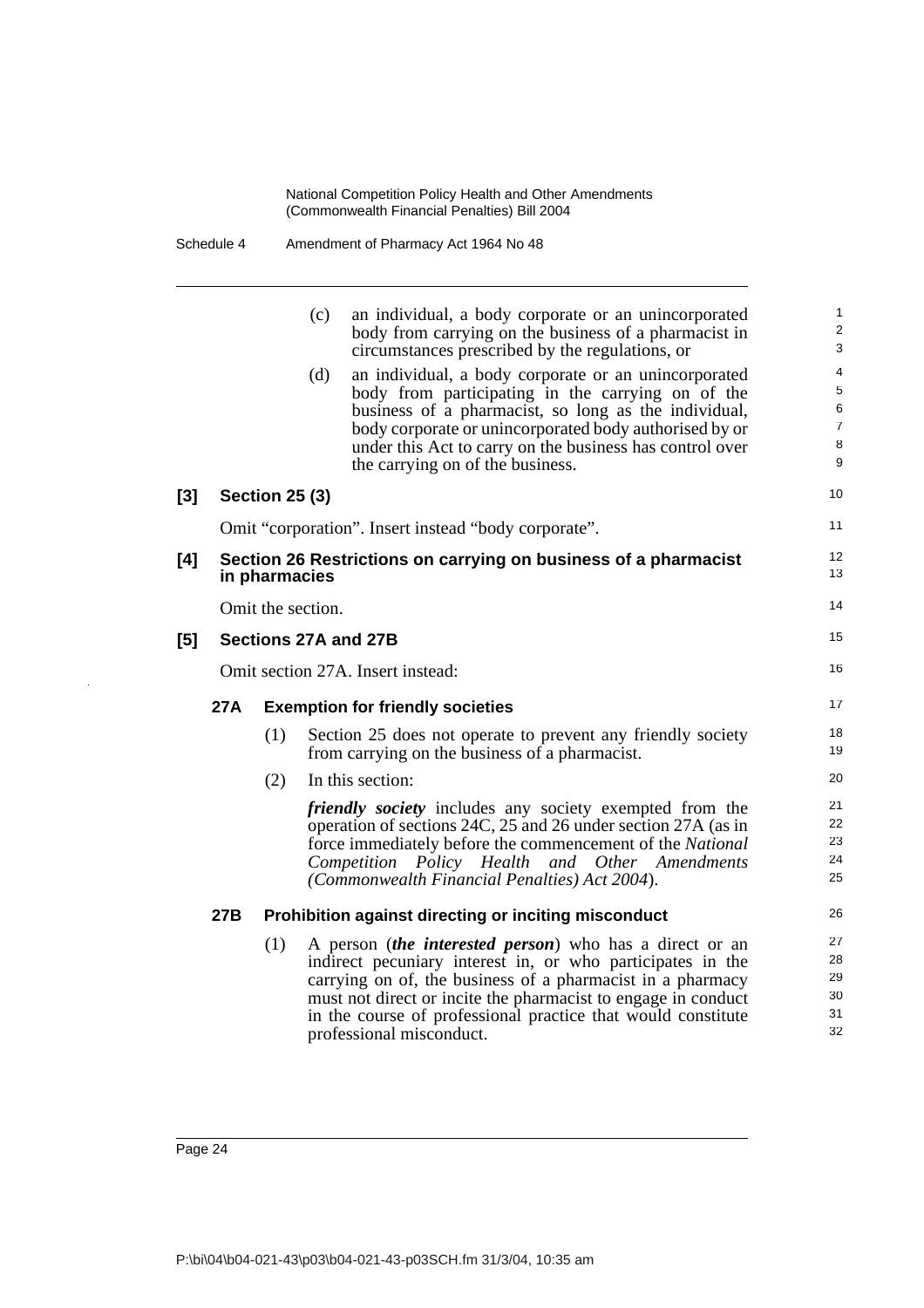Amendment of Pharmacy Act 1964 No 48 Schedule 4

|     |                          |                                 |     | Maximum penalty:                                                                                                                                                                                                                                                                                                                                    | 1                                 |
|-----|--------------------------|---------------------------------|-----|-----------------------------------------------------------------------------------------------------------------------------------------------------------------------------------------------------------------------------------------------------------------------------------------------------------------------------------------------------|-----------------------------------|
|     |                          |                                 | (a) | in the case of a corporation, 400 penalty units for a first<br>offence or 800 penalty units for a second or subsequent<br>offence, or                                                                                                                                                                                                               | $\overline{\mathbf{c}}$<br>3<br>4 |
|     |                          |                                 | (b) | in any other case, 200 penalty units for a first offence or<br>400 penalty units for a second or subsequent offence.                                                                                                                                                                                                                                | 5<br>6                            |
|     |                          | (2)                             |     | For the purposes of this section, any actions of an agent or<br>employee of the interested person are taken to be actions of<br>the interested person unless the interested person establishes:                                                                                                                                                     | 7<br>8<br>9                       |
|     |                          |                                 | (a) | that the interested person had no knowledge of those<br>actions, and                                                                                                                                                                                                                                                                                | 10<br>11                          |
|     |                          |                                 | (b) | that the interested person could not, by the exercise of<br>due diligence, have prevented those actions.                                                                                                                                                                                                                                            | 12<br>13                          |
| [6] |                          | temporarily                     |     | Section 29 Business of deceased pharmacist may be carried on                                                                                                                                                                                                                                                                                        | 14<br>15                          |
|     |                          |                                 |     | Omit ", or from having, as such executor, administrator, trustee or person<br>entitled, a pecuniary interest, direct or indirect, in such business,".                                                                                                                                                                                               | 16<br>17                          |
| [7] |                          | <b>Section 34</b>               |     |                                                                                                                                                                                                                                                                                                                                                     | 18                                |
|     | Insert after section 33: |                                 |     |                                                                                                                                                                                                                                                                                                                                                     | 19                                |
|     | 34                       | <b>Offences by corporations</b> |     |                                                                                                                                                                                                                                                                                                                                                     |                                   |
|     |                          | (1)                             |     | If a corporation contravenes, whether by act or omission, any<br>provision of this Act or the regulations, each person who is a<br>director of the corporation or who is concerned in the<br>management of the corporation is taken to have contravened<br>the same provision if the person knowingly authorised or<br>permitted the contravention. | 21<br>22<br>23<br>24<br>25<br>26  |
|     |                          | (2)                             |     | A person may be proceeded against and convicted under a<br>provision pursuant to subsection (1) whether or not the<br>corporation has been proceeded against or has been convicted<br>under the provision.                                                                                                                                          | 27<br>28<br>29<br>30              |
|     |                          | (3)                             |     | Nothing in this section affects any liability imposed on a<br>corporation for an offence committed by the corporation<br>against this Act or the regulations.                                                                                                                                                                                       | 31<br>32<br>33                    |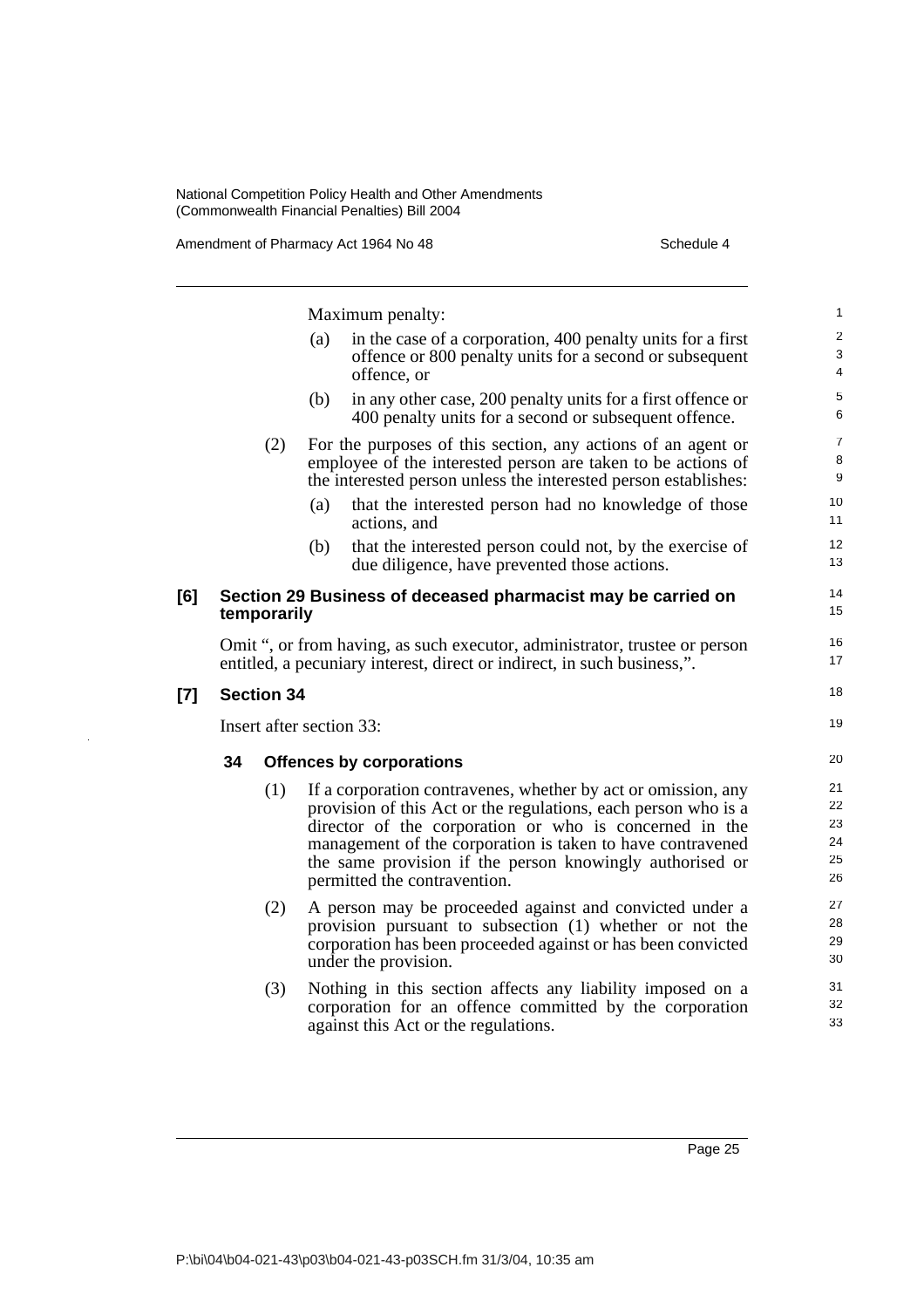Schedule 4 Amendment of Pharmacy Act 1964 No 48

#### **[8] Section 38 Regulations** Omit "the formation of partnerships for the purposes of establishing such pharmacies, the admission of additional partners, the holding and transfer of shares in such partnerships, the provisions to be included in agreements for the formation of such partnerships and any other matters relating to such partnerships," from section 38  $(1)$  (h1). **[9] Section 38 (1) (h3)** Insert after section 38 (1) (h2): (h3) providing for the application of the provisions of this Act to incorporated practices (within the meaning of section 25 (1A)) and the modification of those provisions in their application, **[10] Sections 40 and 41** Insert after section 39: **40 Savings and transitional regulations** (1) The regulations may contain provisions of a savings or transitional nature consequent on the enactment of the following Acts: *National Competition Policy Health and Other Amendments (Commonwealth Financial Penalties) Act 2004*, to the extent that it amends this Act (2) Any such provision may, if the regulations so provide, take effect from the date of assent to the Act concerned or a later date. (3) To the extent to which any such provision takes effect from a date that is earlier than the date of its publication in the Gazette, the provision does not operate so as: (a) to affect, in a manner prejudicial to any person (other than the State or an authority of the State), the rights of that person existing before the date of its publication, or (b) to impose liabilities on any person (other than the State or an authority of the State) in respect of anything done or omitted to be done before the date of its publication. 1  $\overline{2}$ 3 4 5 6 7 8 9 10 11 12 13 14 15 16 17 18 19 20 21 22 23 24 25 26 27 28 29 30 31 32 33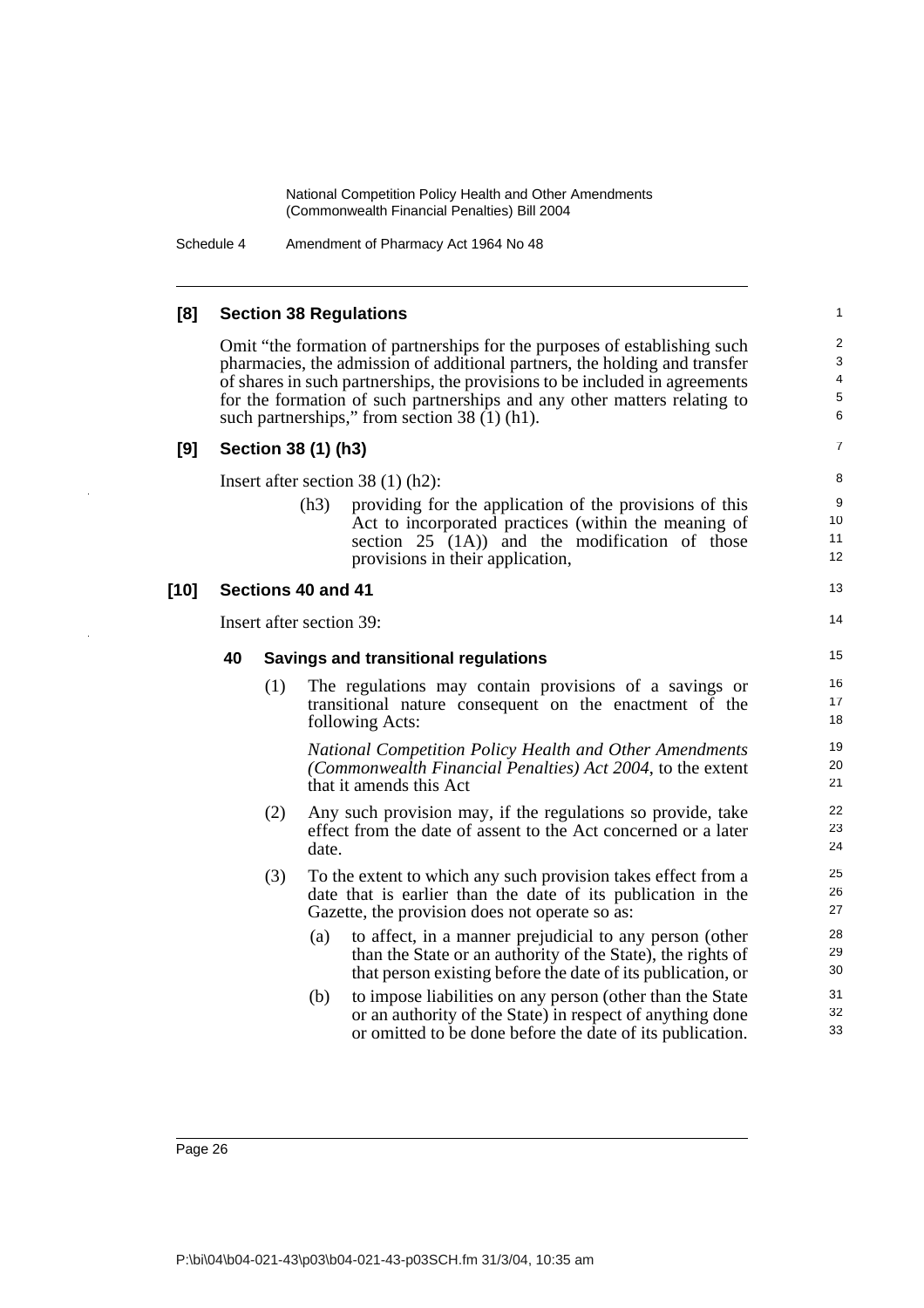Amendment of Pharmacy Act 1964 No 48 Schedule 4

Page 27

## **41 Saving of regulation**

(1) To the extent that a regulation made under section 25 (as in force immediately before the commencement of the amending Act) exempts a matter from the operation of a provision of section 25, the regulation is taken to be an exemption made under section 25 (2) (c) (as substituted by the amending Act).

(2) In this section:

*amending Act* means the *National Competition Policy Health and Other Amendments (Commonwealth Financial Penalties) Act 2004*.

### **Explanatory note**

Section 25 of the *Pharmacy Act 1964* (the *Principal Act*) currently provides that (subject to certain exceptions) only registered pharmacists or partnerships consisting solely of registered pharmacists may carry on a pharmacy business or otherwise have a pecuniary interest in such a business. **Schedule 4 [2]** amends section 25 to remove the restriction on who may have a pecuniary interest in a pharmacy business and to restate the offence of unauthorised carrying on of a pharmacy business to allow such a business to be carried on also by an *incorporated practice* (being a body corporate formed for the purpose of carrying on such a business, all the shareholders and directors of which are registered pharmacists). **Schedule 4 [2]** also creates a new exemption from that offence (in addition to restating, with some modification, 2 existing exemptions), namely, that the offence does not prevent a person or body from participating in the carrying on of a pharmacy business so long as the person or body authorised by or under the Principal Act to carry on the business has control over the carrying on of the business.

Section 26 of the Principal Act currently limits to 3 the number of pharmacy businesses that pharmacists may carry on or in which they may have a pecuniary interest. (The restriction does not apply to certain friendly societies or certain established pharmacy businesses.) The section also prohibits pharmacists from carrying on a pharmacy business or having a pecuniary interest in such a business as a member of more than 3 partnerships of pharmacists. **Schedule 4 [4]** removes these restrictions on the practice of pharmacy.

Section 27A of the Principal Act currently allows certain friendly societies to operate their established pharmacy businesses by exempting the conduct of such pharmacies from section 25 of the Act (discussed above). Section 27A also exempts the conduct of such pharmacies from sections 24C (which requires pharmacy premises to be approved and owners registered) and 26 (discussed above). However, the conduct of other friendly society pharmacies is only exempted from these sections (and so such pharmacies may only operate) subject to the approval of the Minister for Health. **Schedule 4 [5]** removes the restriction on the ability of friendly societies to open and operate new pharmacies by applying the exemption from section 25 to the conduct of a pharmacy business by any friendly society. (In substituting section 27A, the item also removes a restriction on the ability of the established friendly society pharmacies to relocate, and removes the exemption from sections 26 (to be repealed by **Schedule 4 [4]**) and 24C.)

**Schedule 4 [5]** also inserts new section 27B into the Principal Act which makes it an offence for a person who has a pecuniary interest in the business of a pharmacist or who participates in the carrying on of such a business (*the interested person*) to direct

1 2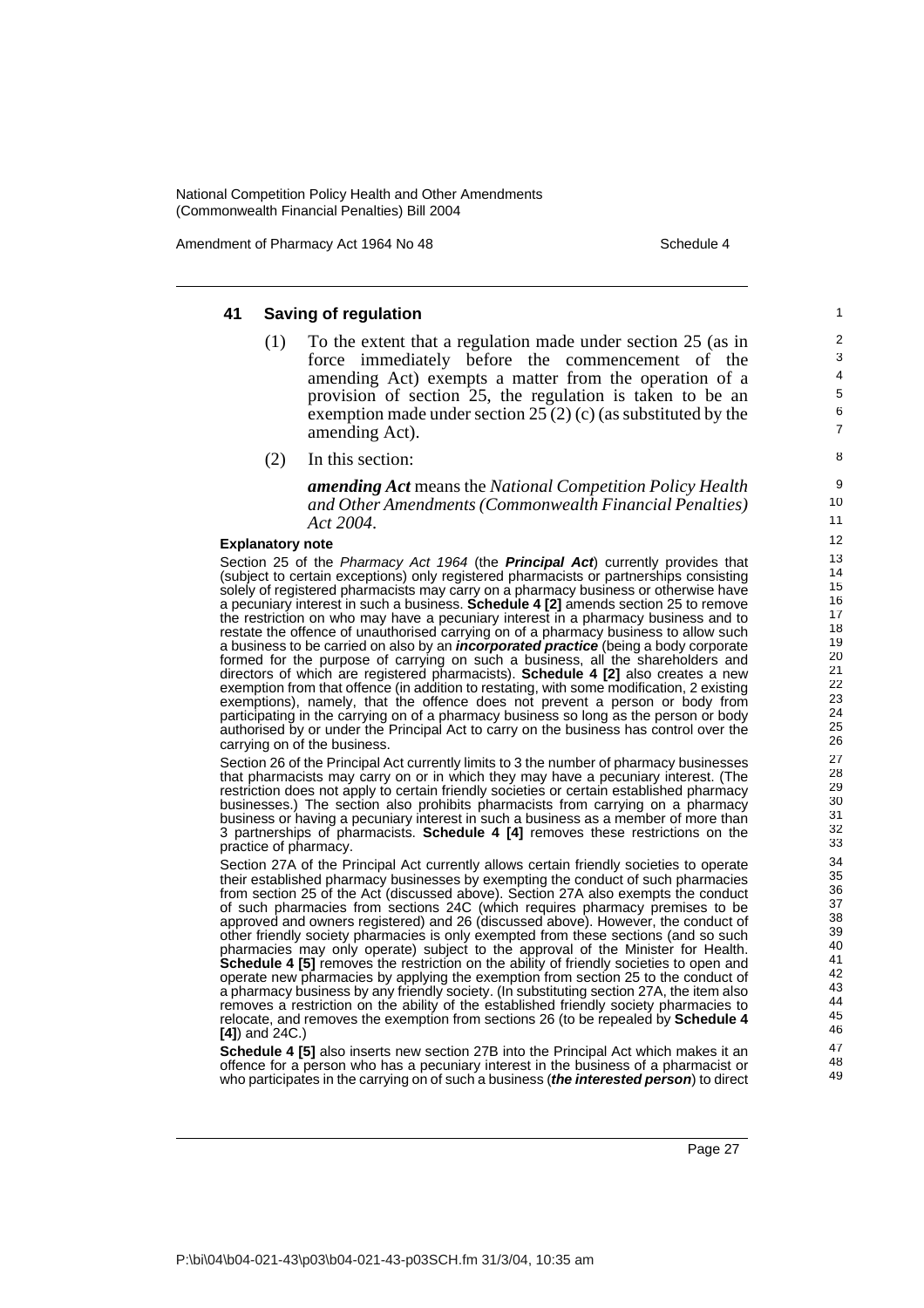Schedule 4 Amendment of Pharmacy Act 1964 No 48

or incite the pharmacist to engage in conduct in the course of professional practice that would constitute professional misconduct. (For the purposes of the offence, any actions of an agent or employee of the interested person are taken to be actions of the interested person unless the interested person establishes certain matters.)

**Schedule 4 [1]** modifies an existing category of misconduct in the definition of *professional misconduct* in section 19A of the Principal Act consequent on the amendments made by **Schedule 4 [2]**. **Schedule 4 [3], [6], [8] and [9]** also make amendments consequential on the amendments made by that item.

**Schedule 4 [7]** inserts a procedural provision dealing with offences by corporations.

**Schedule 4 [10]** provides for the making of savings and transitional regulations as a consequence of the proposed amendments to the Principal Act. The item also deems a regulation made under section 25 of the Principal Act (before its amendment by the proposed Act) that exempts a matter from the operation of section 25 to be made under section 25 (2) (c) of the Principal Act (as substituted by the proposed Act).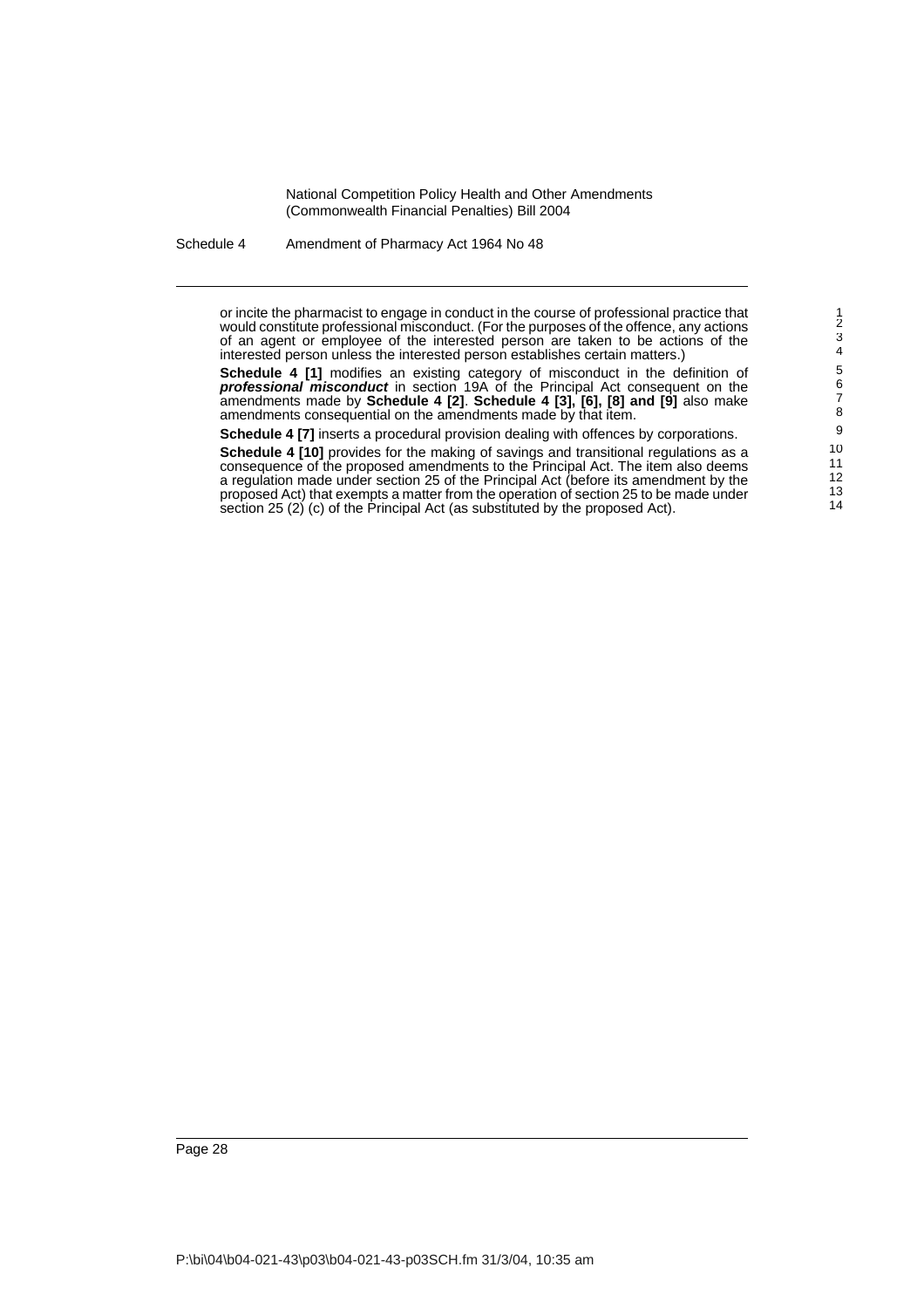Amendment of Farm Debt Mediation Act 1994 No 91 Schedule 5

|       | Schedule 5 Amendment of Farm Debt Mediation<br><b>Act 1994 No 91</b>                                                                                                                                                                                                                                   |                                                                                                                                                                                                                                                                                                                                                        |                                  |  |  |  |
|-------|--------------------------------------------------------------------------------------------------------------------------------------------------------------------------------------------------------------------------------------------------------------------------------------------------------|--------------------------------------------------------------------------------------------------------------------------------------------------------------------------------------------------------------------------------------------------------------------------------------------------------------------------------------------------------|----------------------------------|--|--|--|
|       |                                                                                                                                                                                                                                                                                                        | (Section 3)                                                                                                                                                                                                                                                                                                                                            | 3                                |  |  |  |
| $[1]$ |                                                                                                                                                                                                                                                                                                        | Section 11 Certificate that Act does not apply to farm mortgage                                                                                                                                                                                                                                                                                        | $\overline{4}$                   |  |  |  |
|       |                                                                                                                                                                                                                                                                                                        | Omit section 11 $(3)$ and the note at the end of that subsection.                                                                                                                                                                                                                                                                                      | 5                                |  |  |  |
| [2]   |                                                                                                                                                                                                                                                                                                        | <b>Section 29A Reviews by Administrative Decisions Tribunal</b>                                                                                                                                                                                                                                                                                        | 6                                |  |  |  |
|       | Omit the section.                                                                                                                                                                                                                                                                                      |                                                                                                                                                                                                                                                                                                                                                        | $\overline{7}$                   |  |  |  |
| [3]   |                                                                                                                                                                                                                                                                                                        | <b>Schedule 1 Savings and transitional provisions</b>                                                                                                                                                                                                                                                                                                  | 8                                |  |  |  |
|       |                                                                                                                                                                                                                                                                                                        | Insert at the end of clause $1(1)$ :                                                                                                                                                                                                                                                                                                                   | 9                                |  |  |  |
|       |                                                                                                                                                                                                                                                                                                        | the National Competition Policy Health and Other<br>Amendments (Commonwealth Financial Penalties) Act 2004,<br>to the extent that it amends this Act                                                                                                                                                                                                   | 10<br>11<br>12                   |  |  |  |
| [4]   |                                                                                                                                                                                                                                                                                                        | Schedule 1, clause 8                                                                                                                                                                                                                                                                                                                                   | 13                               |  |  |  |
|       | Insert after clause 7:                                                                                                                                                                                                                                                                                 |                                                                                                                                                                                                                                                                                                                                                        |                                  |  |  |  |
|       | 8<br>Application of 2004 amending Act                                                                                                                                                                                                                                                                  |                                                                                                                                                                                                                                                                                                                                                        |                                  |  |  |  |
|       | (1)                                                                                                                                                                                                                                                                                                    | In this clause, the 2004 amending Act means the National<br>Competition Policy Health and Other Amendments<br>(Commonwealth Financial Penalties) Act 2004.                                                                                                                                                                                             | 16<br>17<br>18                   |  |  |  |
|       | (2)                                                                                                                                                                                                                                                                                                    | Section 11 (3) continues to apply to the farmer and the<br>creditor under a farm mortgage in respect of which the<br>Authority had, before the repeal of that subsection by the<br>2004 amending Act, failed to issue a certificate under section<br>11 as if that subsection had not been repealed.                                                   | 19<br>20<br>21<br>22<br>23       |  |  |  |
|       | (3)                                                                                                                                                                                                                                                                                                    | An application to the Administrative Decisions Tribunal that<br>had been made under section 29A before the repeal of that<br>section by the 2004 amending Act is to be heard and<br>determined, and the decision of the Administrative Decisions<br>Tribunal on the application is to be given effect to, as if that<br>section had not been repealed. | 24<br>25<br>26<br>27<br>28<br>29 |  |  |  |
|       | <b>Explanatory note</b>                                                                                                                                                                                                                                                                                |                                                                                                                                                                                                                                                                                                                                                        | 30<br>31                         |  |  |  |
|       | The Farm Debt Mediation Act 1994 prohibits the creditor under a farm debt from taking<br>enforcement action in relation to the associated farm mortgage without first giving the<br>farmer an opportunity to seek mediation of the matters giving rise to the creditor's right<br>to take such action. |                                                                                                                                                                                                                                                                                                                                                        |                                  |  |  |  |